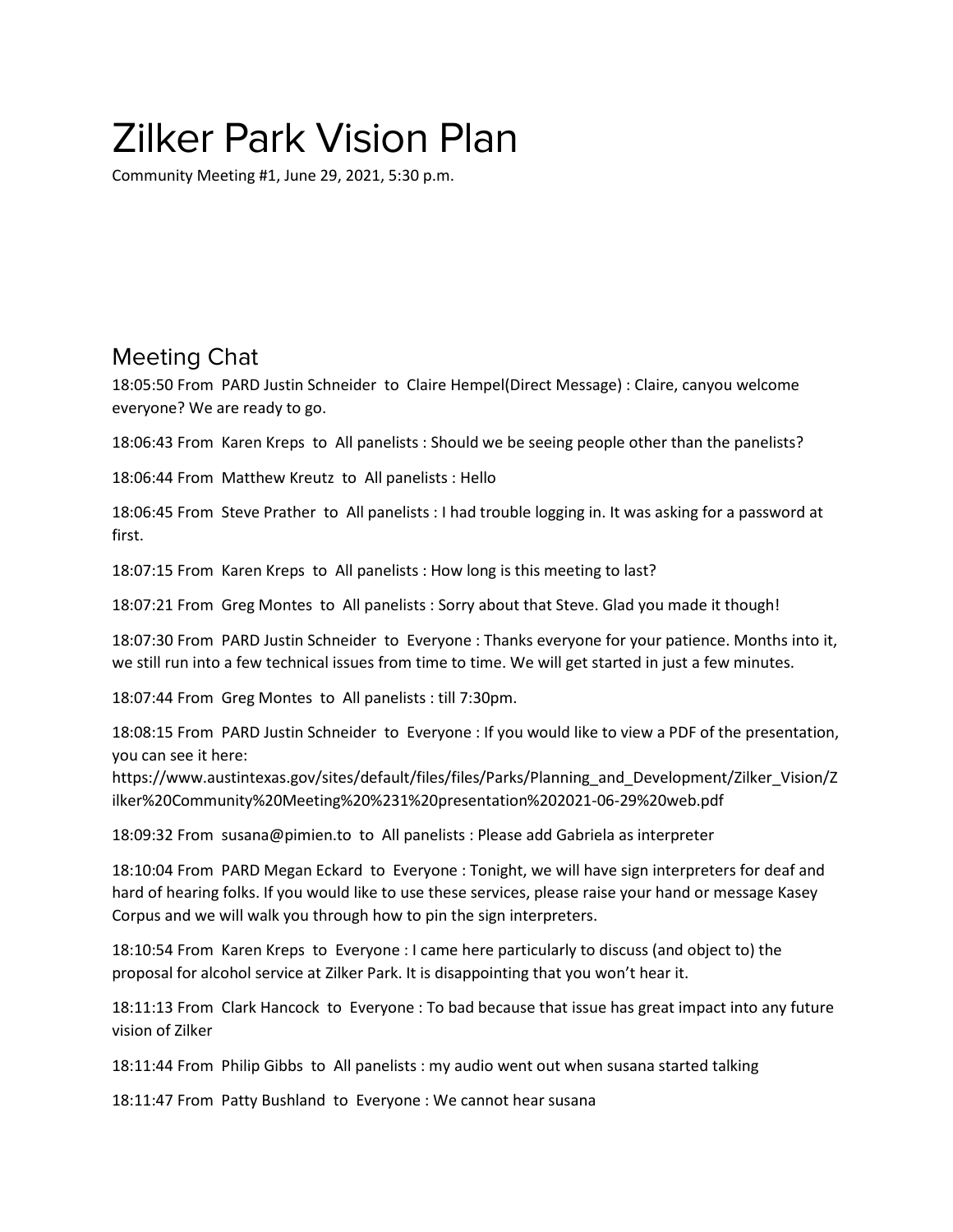18:12:16 From Matthew Kreutz to All panelists : I agree. No alcohol at the park please.

18:12:20 From Julie Sandefer to All panelists : No volume here either.

18:12:23 From PARD Kasey Corpus, Community Engagement to Everyone : Select your preferred language and you should be able to hear

18:12:40 From Dorothy Lopez Barnett to All panelists : Hello Everyone

18:12:45 From Mark Weiler to All panelists : Hopefully the public will have a chance for input on the alcohol issue before further decisions... maybe we could hear if that is going to happen

18:12:51 From susana@pimien.to to Everyone : Hay interpretación disponible. Si están en sus computadoras, presionen el ícono del globo en la parte de abajo de su pantalla. Si están en sus teléfonos o tabletas, hagan clic en los tres puntitos, seleccionen interpretación de idiomas y su idioma preferido. ¡No olviden presionar listo!

Interpretation is available. If you are on your computer, you'll see a globe icon at the bottom of your screen. If you are on your tablet or phone, click the 3 dots, MORE, language interpretation and select your preferred language. Don't forget to press DONE!

18:13:39 From susana@pimien.to to All panelists : Please make an effort not to speak so fast

18:13:51 From Roy Waley to All panelists : The vision plan is important in all aspects. Part of the future of Zilker is tied to the decision on the Café. Especially parking if it is to be a "destination'" as stated by PARD and others in a previous Zoom meeting

18:14:28 From Stephanie Hoffman to Everyone : I too came here particularly to discuss (and object to) the proposal for alcohol service at Zilker Park. It is very disappointing that you won't hear it.

18:15:16 From TCC\_IP\_Law to All panelists : What type community engagement has been done with the park users and visitors who visit the park every day, such as weekend visitors to the Lower Barton Creek area, or users of the Great Lawn?

18:15:19 From Jeremy Conway to All panelists : That should be a part of the discussion of the Future Vision for Zilker Park.

18:15:43 From Jennifer Robenalt to Everyone : How were the small group discussions or any public opinion groups selected and conducted? Were wide demographics used including age, race, city location, etc.?

18:15:51 From Greg Montes to Everyone : This community meeting will be discussing the Zilker Park Vision Plan only. The vision plan is a planning process that will assess all aspects of the park to create a comprehensive framework for the long-term future of the park's preservation and enhancement of recreational, cultural, and natural amenities. For more information on the Zilker Cafe Conditional Use Permit process for Zilker Cafe, please visit the project webpage:

https://www.austintexas.gov/department/pard-conditional-use-permit-applications

18:16:38 From Audrea Wood to Everyone : Love the interpreters! Thank you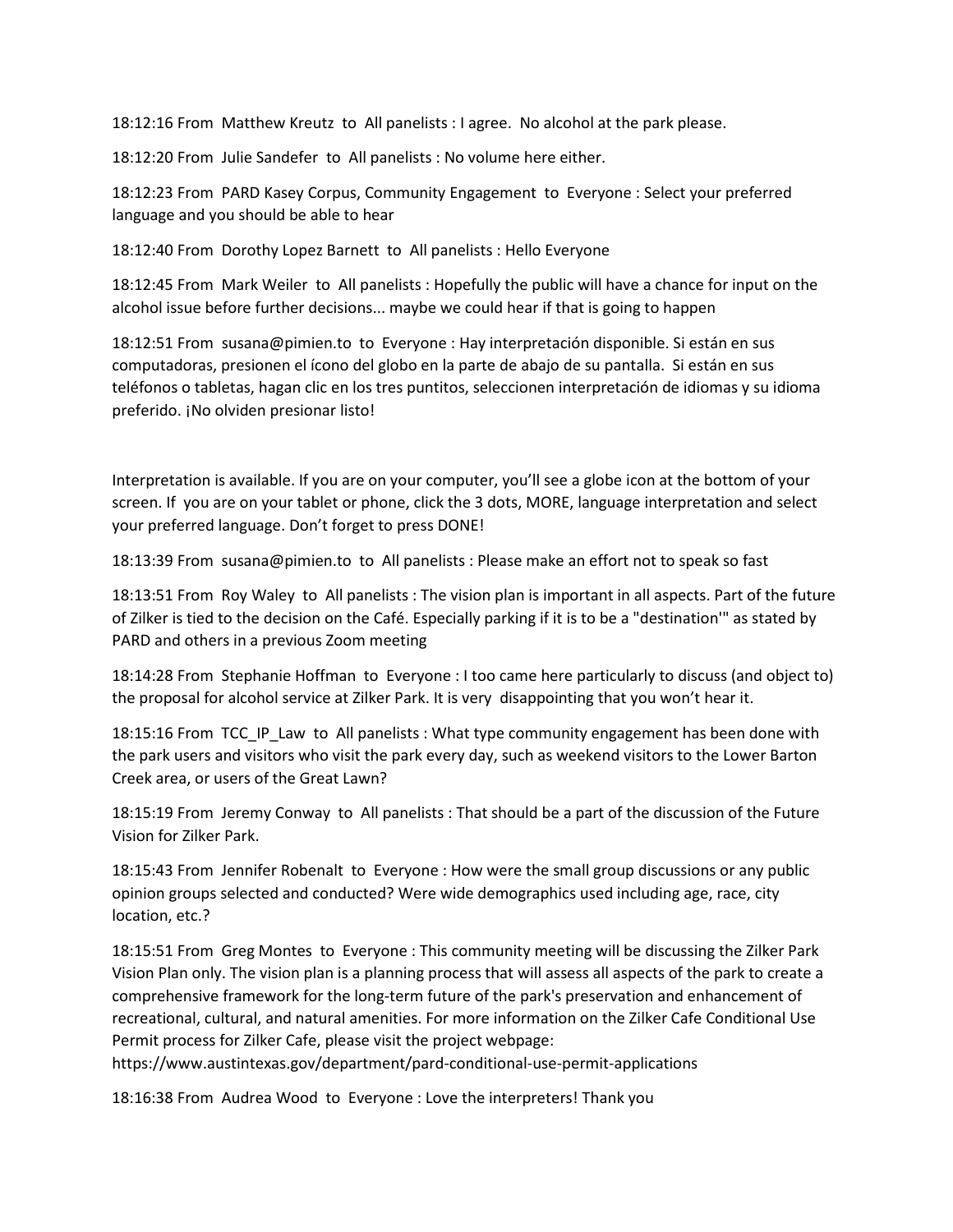18:16:41 From Mark Weiler to All panelists : Curious how many people of the 14 at the Design consultants live in Austin and even near Zilker, how often do they use it for personal use... first hand experience

18:16:47 From PARD Justin Schneider to Thomas Parker and all panelists : Thomas, we will have some time at the end of the presentation or questions.

18:16:55 From PARD Justin Schneider to Thomas Parker and all panelists : \*for questions

18:18:12 From Sarah Coles to All panelists : Is it possible to put the link in the chat?

18:18:26 From PARD Megan Eckard to Everyone : www.menti.com use code 7170 6825

18:18:30 From Kate Borg to Everyone : For those that can't see the slide: the code is 71706825

18:18:31 From Jennifer Robenalt to Everyone : Give us just a minute. Thx.

18:18:53 From Ashley Beall to Everyone : The train!

18:19:15 From Richard DePalma to All panelists : Train and playground

18:19:16 From Ryan Johnson to All panelists : Zilker Zephyr/Eagle!

18:19:49 From Mark Weiler to All panelists : Use of picnic tables for family gatherings

18:19:51 From Darcy Bontempo to All panelists : How do you know if your responses are being accepted?

18:20:08 From KP 0 to Everyone : The train is my other option

18:20:16 From Laura Massengale to All panelists : What about canoeing and kayaking?

18:20:20 From Richard DePalma to All panelists : 45-54 is missing

18:20:25 From Jennifer Robenalt to Everyone : I am no of thise ages

18:20:31 From Sarah Faust to All panelists : My whole family is participating? What ages do I use?

18:20:34 From Garret Nick to All panelists : where is 45-54??

18:20:37 From Ryan Johnson to All panelists : You're missing 45-54!

18:20:40 From Jennifer Robenalt to Everyone : Where is the one for 52?

18:20:58 From Angela Benavides Garza to Everyone : 50

18:21:03 From Richard DePalma to All panelists : 45-54

18:21:18 From margaret stenz to All panelists : Paddling on the lake

18:21:25 From Barbara Knighton to Everyone : 48

18:21:38 From Andrew Smiley to Everyone : 50

18:21:53 From Walberg, Laura to All panelists : that I sa HUGE demographic in the park's usage...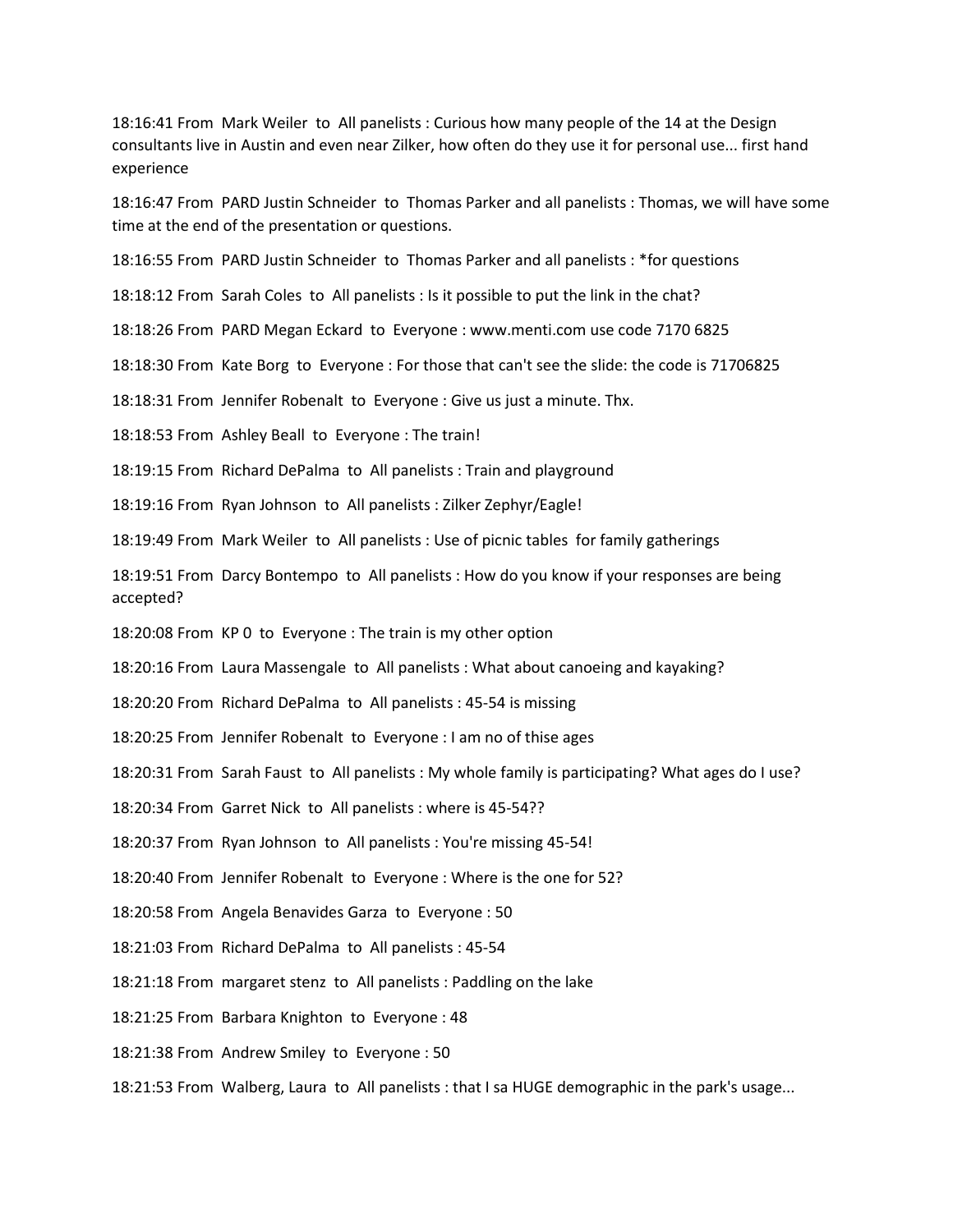18:21:53 From chris grigassy to All panelists : 77

18:21:57 From PARD Megan Eckard to Sarah Faust and all panelists : Feel free to put all of your ages

18:22:21 From David King to Everyone : 5

18:22:31 From Jennifer Robenalt to Everyone : What is 78745

18:22:40 From Matthew Kreutz to Everyone : What's 78704?

18:23:00 From Jennifer Robenalt to Everyone : I's like to be counted. I'm not sure.

18:23:06 From PARD Megan Eckard to Sarah Faust and all panelists : Find City Council District

## www.austintexas.gov/GIS/CouncilDistrictMap/

18:23:10 From Karen Kreps to Everyone : It says the council district is not open for voting.

18:23:12 From Stephanie Webb to All panelists : I missed two questions...

18:23:20 From Karen Kreps to Everyone : How many people are attending?

18:23:23 From Mark Weiler to All panelists : 78704

18:23:29 From Stephanie Webb to All panelists : 78741

18:23:49 From PARD Justin Schneider to Everyone : If you aren't sure on your district, you can check herewww.austintexas.gov/GIS/CouncilDistrictMap/

18:23:50 From Lee Wilpon to All panelists : 78704

18:23:56 From Jessica Gilzow to All panelists : 78748

18:24:01 From chris grigassy to Everyone : 78741

18:24:03 From David King to Everyone : 78704

18:24:07 From PARD Justin Schneider to Everyone : www.austintexas.gov/GIS/CouncilDistrictMap/

18:24:09 From Stephanie Hoffman to Everyone : 78721

18:24:35 From Karen Kreps to Everyone : My zip code, entered, does not display at all, and it's next to Zilker Park.

18:24:45 From Natalia Riusech to All panelists : Hello, is FB live turned on?

18:25:16 From PARD Kasey Corpus, Community Engagement to Thomas Parker and all panelists : Hi Thomas, did you have a question? I noticed you had your hand raised.

18:25:34 From PARD Kasey Corpus, Community Engagement to Z Frey and all panelists : Hi there, did you have a question? I noticed you had your hand raised.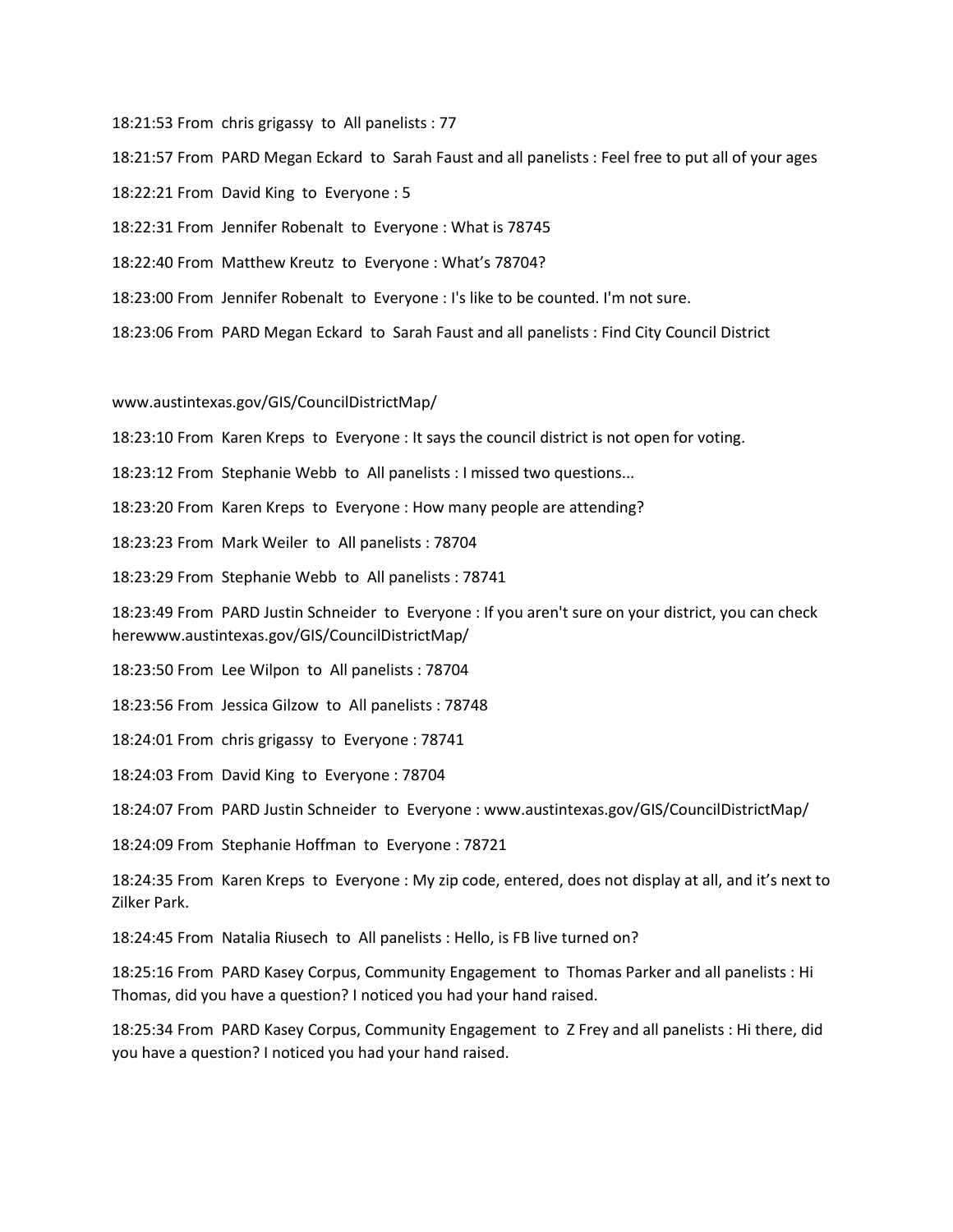18:25:55 From PARD Justin Schneider to Natalia Riusech(Direct Message) : Natalia, apologies for the delay. Facebook was giving us some unforeseen challenges that have finally been overcome.

18:26:29 From John Epstein to All panelists : Please get more voices involved. Go to those voices.

18:26:44 From Matthew Kreutz to Everyone : Instagram

18:26:56 From Stephanie Hoffman to Everyone : Save Our Springs

18:27:13 From Barbara Knighton to Everyone : Texas School for the Blind

18:27:13 From Garret Nick to All panelists : SOS Alliance and Zilker Neighborhood Association

18:27:17 From Joshua Stricker to Everyone : twitter

18:27:29 From Matthew Kreutz to Everyone : Twitter

18:27:34 From Clark Hancock to Everyone : organizations

18:27:35 From Laura Nowotny to Everyone : Save Our Springs

18:27:37 From Darcy Bontempo to All panelists : Friend sent me email

18:27:37 From Mark Weiler to All panelists : Save Our Springs newsletter

18:27:46 From Jeremy Conway to All panelists : Preservation Group Newsletter

18:27:55 From Marion Burch to All panelists : We're 30 minutes in and still capturing info rather than covering substantive info.. would love to see this survey shared w/ the group of registered participants before the meeting. Seems much more efficient.

18:28:18 From Dorothy Lopez Barnett to All panelists : 78704

18:28:49 From Clark Hancock to Everyone : Please change the term from revenue to funding

18:28:59 From Dorothy Lopez Barnett to All panelists : Dorothy Lopez Barnett SOS

18:29:06 From Steve Prather to All panelists : I finally got into Menti haha

18:29:10 From Jeremy Conway to All panelists : It is a public park after all.

18:29:23 From Liza Binkley to Everyone : If there is an opportunity, I'm the Austin Community Leader with Palmetto (a solar energy company) and would love to talk to someone about sponsorship to support Austin Parks!

18:29:34 From Yolanda Shaw to Everyone : Texas School For the Blind and Visually Impaired is how I heard about this meeting.

18:30:03 From Steve Prather to All panelists : District 2

18:30:28 From Karen Kreps to Everyone : When design consultants are brought in, bulldozers and access closure are bound to follow.

18:30:48 From Karen Kreps to Everyone : Please don't privatize the park. Stop closing it to the public for private or paid events.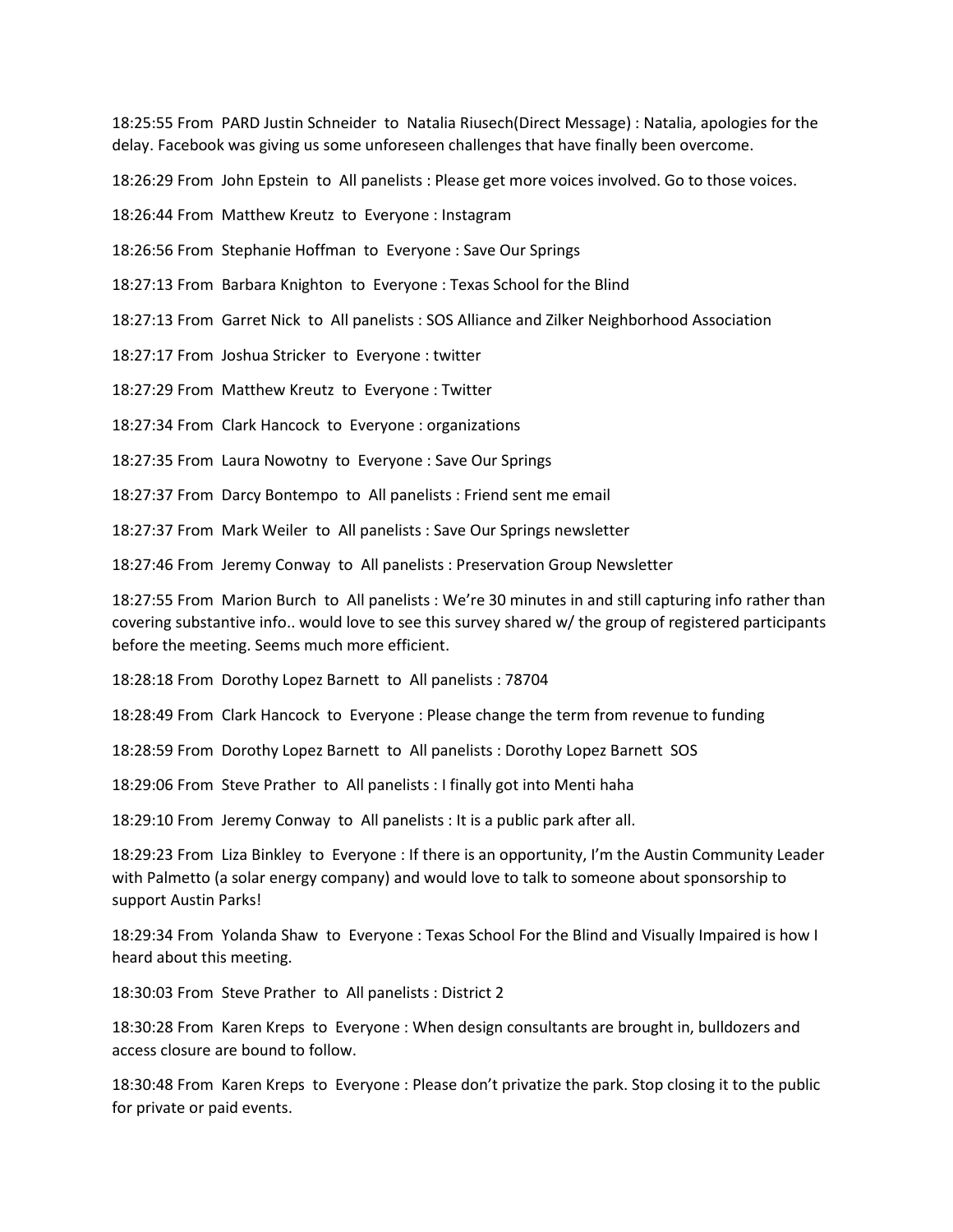18:31:01 From PARD Kasey Corpus, Community Engagement to Yolanda Shaw and all panelists : Hi Yolanda, are you able to view the ASL interpreters?

18:32:11 From Kate Borg to Everyone : If it will make the park more accessible overall, I don't mind some short term closures.

18:32:21 From Jennifer Robenalt to Everyone : What are the ages of these participants?

18:32:21 From Jeremy Conway to All panelists : I never heard about the Baseline survey?

18:33:08 From KP 0 to All panelists : 75% white when the city is over 30% Latinx is a worrisome stat for survey engagement. it's important to ensure outreach is representative of what our city actually looks like

18:33:12 From Barbara Knighton to Everyone : We would love to see a sensory/music garden and adaptive playground.

18:33:27 From Walberg, Laura to All panelists : my mentimeter window closed...can the access code please be reshared here?

18:33:28 From Kate Borg to Everyone : @Barbara: Yes! That would be amazing

18:33:39 From Ryan Johnson to Everyone : That's a great point Kate - I agree that sporadic major events in the park can be a great asset for the community, like ACL, Trail of Lights, and others!

18:33:51 From John Epstein to All panelists : When you look at these surveys, it is the same voices. Find out what young people want, Black ppl, brown ppl, ppl who make 40K/yr. It is always the same older, white ppl that dominate this discussion.

18:34:18 From Bobby Levinski to All panelists : Adding more parking in Zilker is like eating donuts to lose weight

18:34:28 From Walberg, Laura to All panelists : found it in the chat history, thanks!

18:34:43 From Mark Weiler to All panelists : To get to the park if there was a city bus that came from N of the river to S stopping at Barton Springs rd without having to go through downtown it could help get people S

18:34:47 From Roy Waley to All panelists : Parking is a destructive problem for the Park. Public Transit should be required. Reduce parking not access.

18:35:05 From Patty Bushland to Everyone : I am a parent of a child with a visual impairment. I agree Barbara and Kate. ACCESSIBILITY is a MUST

18:35:37 From Barbara Knighton to Everyone : Looking forward to the meeting with Texas School for the Blind.

18:35:44 From PARD Justin Schneider to KP 0 and all panelists : We agree, KP. This is an ongoing challenge we face. We also worked to connect to groups concerned with equity through small groups, and we will be hosting pop-up meetings in every district with this goal in mind.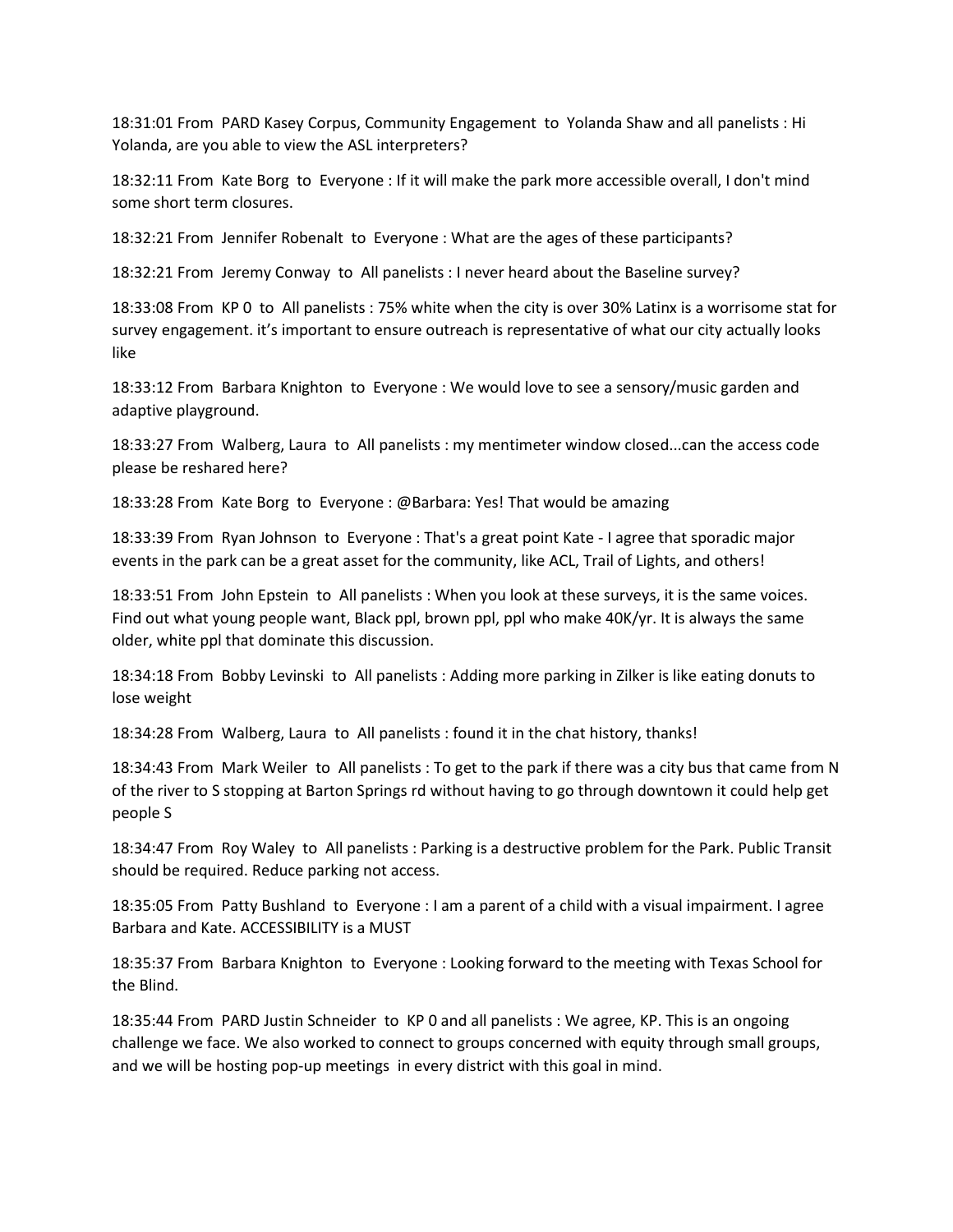18:37:20 From PARD Justin Schneider to Everyone : We know there is a lot of information on these slides. To see view them on a PDF, you can see the full presentation here:

https://www.austintexas.gov/sites/default/files/files/Parks/Planning\_and\_Development/Zilker\_Vision/Z ilker%20Community%20Meeting%20%231%20presentation%202021-06-29%20web.pdf

18:37:39 From Jeremy Conway to All panelists : Thank you.

18:37:54 From KP 0 to All panelists : Thank you

18:38:25 From Kate Borg to All panelists : Just a suggestion: Putting the slides up as an outline as well will make the text accessible to screen reader tech. :)

18:38:43 From Karen Kreps to Everyone : That bridge abutment on the west side of the pool is now covered with graffiti.

18:38:59 From Stephanie Hoffman to Everyone : I agree with Karen- Please don't privatize the park for paid events.

18:39:40 From Garret Nick to Everyone : and more at risk from development ;)

18:39:43 From Stephanie Webb to All panelists : That's probably the sustainable revenue plan, though.

18:40:32 From PARD Justin Schneider to Kate Borg and all panelists : Thank you, Kate. That is a muchneeded suggestion. We will work to get the outline posted as well after the meeting.

18:40:41 From Mark Weiler to All panelists : Don't forget connecting aquifers like the Trinity, they are also important

18:41:02 From Kate Borg to Everyone : When I came to Austin for a job interview, going to Barton Springs and Zilker was sure a selling point for moving to Austin. :) It is a beautiful area, and I am so glad that this work is happening. Can't wait to see the progress!

18:41:42 From Stephanie Webb to All panelists : "Progress" shouldn't mean "only the wealthy."

18:43:23 From David King to Everyone : Please don't commercialize or privatize Zilker or other public parks in Austin. Keep our parks green, open, and free to everyone.

18:43:25 From Susan Cook to Everyone : Consultants always need to alter SOMEthing...

18:44:04 From Susan Cook to Everyone : Too much impact on Zilker from ACL...I mean, my god.

18:44:07 From PARD Justin Schneider to Jonathan Ogren(Direct Message) : Jonathan, Clark wants to know what you mean by "robust." Are you able to respond to that in the Q&A?

18:44:11 From Jeremy Conway to All panelists : Jonathan - excellent resource presentation.

18:44:17 From Ingrid Weigand to All panelists : Hi Charlie! Good to see you after all these years.

18:44:33 From PARD Megan Eckard to John Epstein and all panelists : Thanks for your comment, John. This is an ongoing challenge we face. We also worked to connect to groups concerned with equity through small groups, and we will be hosting pop-up meetings in every district to ensure the plan is representative of all Austinites.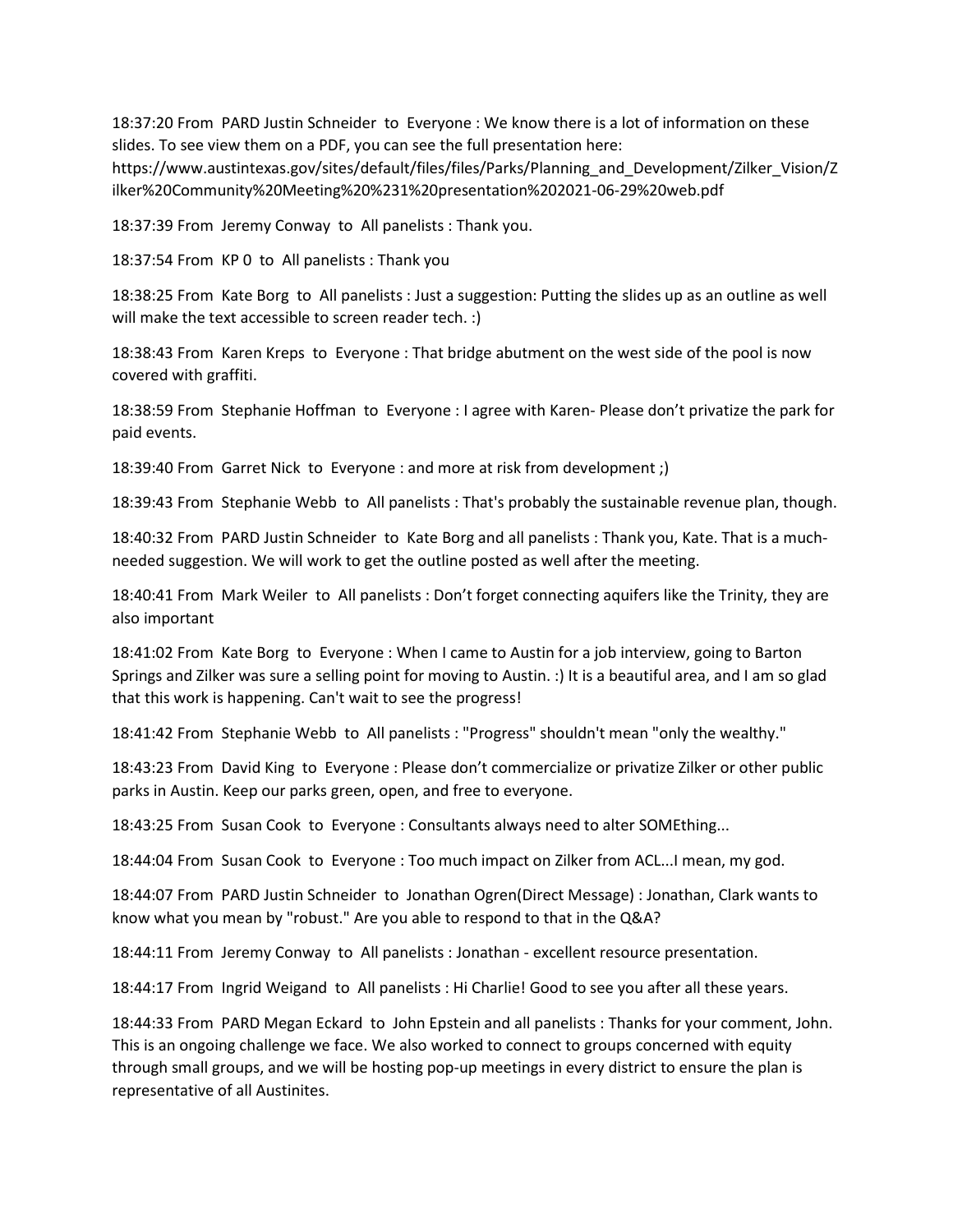18:44:45 From Susan Cook to Everyone : It is a miracle there is still grass at all.

18:44:51 From Karen Kreps to Everyone : Since the pool generates so much revenue, why is it not open seven days a week?

18:45:21 From Garret Nick to Everyone : looks like the problem isn't that zilker doesn't generate enough funding but that it gets used elsewhere via the general fund

18:45:21 From Karen Kreps to Everyone : If you are short on lifeguards, send them to the pool that has the most visitors.

18:45:25 From Roy Waley to All panelists : All those folks don't come to drink beer. they come for the park

18:45:31 From TCC IP Law to Everyone : Personally, I enjoy the outdoor events at Zilker. With ACL, this is a great outdoor setting for celebrating our music culture in a natural setting. Many are concerned about the park being closed for these events, and it's a legit concern, but the closures are getting shorter and the number of park visitors at these events is a profound opportunity to engage them with supporting the park and environment. Plus, the event generates tens of millions for our parks all over town. It would not be easily relocated to other venues.

18:45:34 From Ingrid Weigand to Everyone : Revenue needs to go back to PARD, not General Fund

18:45:41 From Karen Kreps to Everyone : And train more guards, pay them better and you' will have more wanting to work there.

18:45:43 From Clifford Hoelscher to Everyone : @karen I used to work as a lifeguard and I know that atleast one day it is being cleaned, in addition working at barton springs requires special certifications not all lifeguards have

18:45:56 From Karen Kreps to Everyone : I agree. Revenue needs to go back to PARD, not General Fund

18:46:04 From Darcy Bontempo to All panelists : Agree not General Fund!

18:46:10 From Jonathan Ogren to All panelists : Robust was shorthand for fewer invasive species, less erosion, and layers of native plants including canopy, understory, and herbaceous plants.

18:46:12 From Jeremy Conway to All panelists : PARD should look to NYC's Central Park for a vision plan. It does not rely on event revenue.

18:46:13 From Karen Brimble to All panelists : Patty, Barbara and Kate, Have you taken your kids to the McBeth Rec Center playground? It is a really cool accessible playground. The last time I was there it was not being used by other kids.

18:46:39 From Jeremy Conway to All panelists : Why are events a big part of funding?

18:46:46 From Jennifer Robenalt to Everyone : Concessions haven't been at Barton SPrings for the last five years.

18:46:53 From Susan Cook to Everyone : Who is the beer/wine vendor?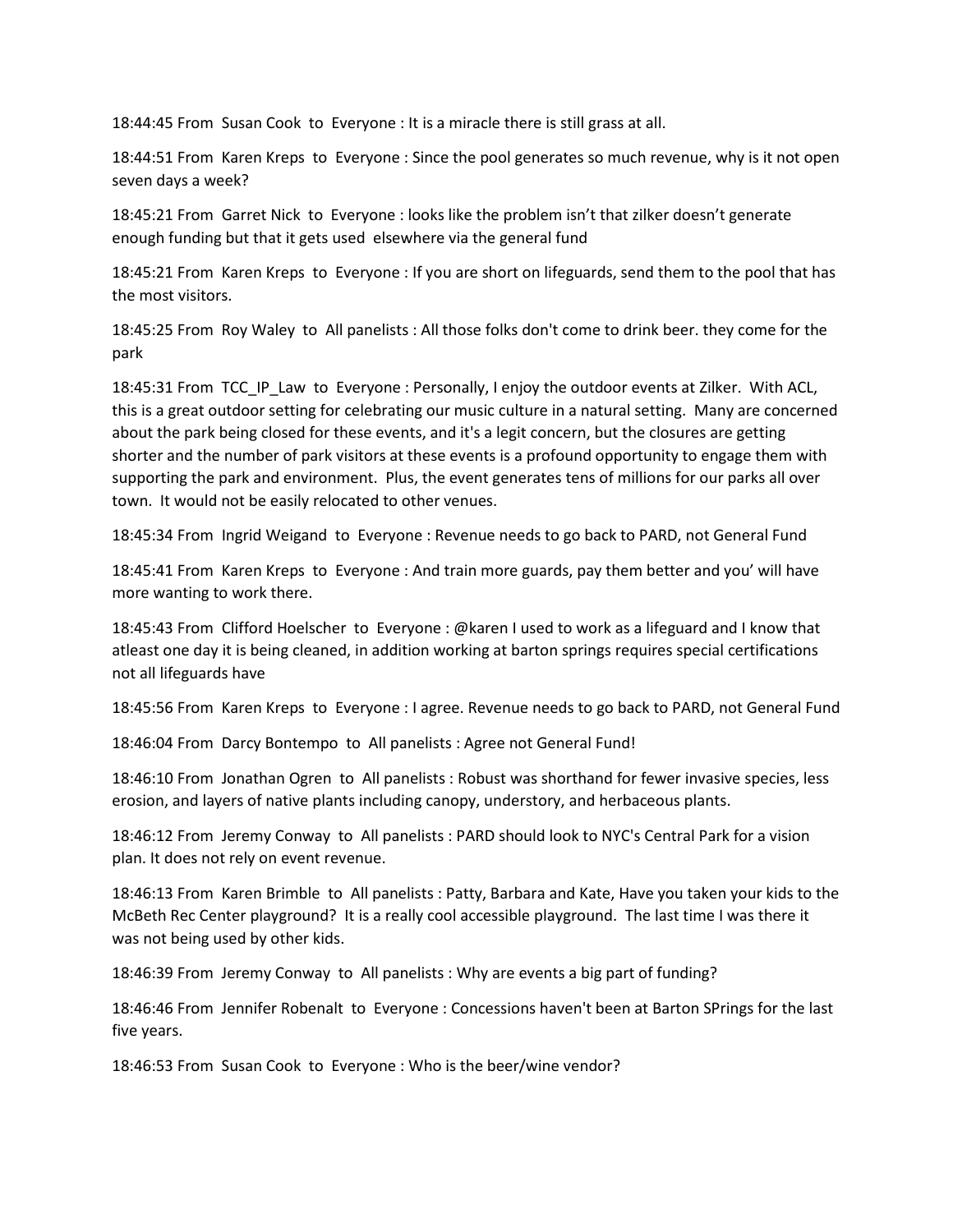18:46:59 From Philip Gibbs to All panelists : i thought the two main springs in the pool were called "Parthenia" and "Zenobia" :)

18:47:06 From Roy Waley to All panelists : AND SHOULDN'T BE BEER

18:47:32 From Karen Kreps to Everyone : @Clifford Hoelscher, yes, I know the pool had been closed on Thursdays. It never looked different after the cleaning than before—what kind of work is done on Thursdays that is not done on other days?

18:47:34 From Clark Hancock to Everyone : The resilience on minimum payments for concessions dictates an elitist mindset

18:47:37 From Ingrid Weigand to Everyone : The task Force actually recommended to lower the number of event days

18:47:47 From Garret Nick to Everyone : does the 26 days include setup and breakdown closures?

18:47:49 From Darcy Bontempo to All panelists : Why not raise the fees for out of town visitors ? Locals can get a Local pool card with photo after showing proof of residence, or get a sticker for their pass

18:47:53 From Caroline Dunn to Everyone : Clifford that certification can be obtained in 2 hours lol I got it the day I started guarding! However I've also been wondering why its closed on some weekdays and a current staff member told me that the reason its not open longer this year is due to a shortage of lifeguards at the rest of COA pools

18:48:00 From Karen Kreps to Everyone : Move ACL to the Expo Center!

18:48:02 From Mark Weiler to All panelists : Does the 26 days include set up and tear down?

18:48:06 From TCC IP Law to Everyone : Please explore non-profit concession models for generating more funds for the park, as opposed to existing concession model which generates a limited percentage or fee for the general fund, and not for the park.

18:48:14 From Cheryl Speaker to All panelists : Is the Zilker Cafe part of the concession revenue?

18:48:15 From Jeremy Conway to All panelists : The restoration of the lawns - particularly along Stratford after ACL has stopped, why?

18:48:16 From PARD Justin Schneider to Claire Hempel(Direct Message) : When you get the mic back, you may want to remind people that we can get to the questions folks may have easier when asked through the Q&A (but we will try to get to them)

18:48:39 From PARD Justin Schneider to Charlie McCabe(Direct Message) : Charlie, can you respond to Clark's question in the Q&A?

18:49:11 From Karen Kreps to Everyone : Too many events close the park to the public.

18:49:22 From Karen Brimble to All panelists : More food concessions and bathrooms would be appreciated.

18:49:27 From Candyce Lucien Rusk to Everyone : Swimming is the key.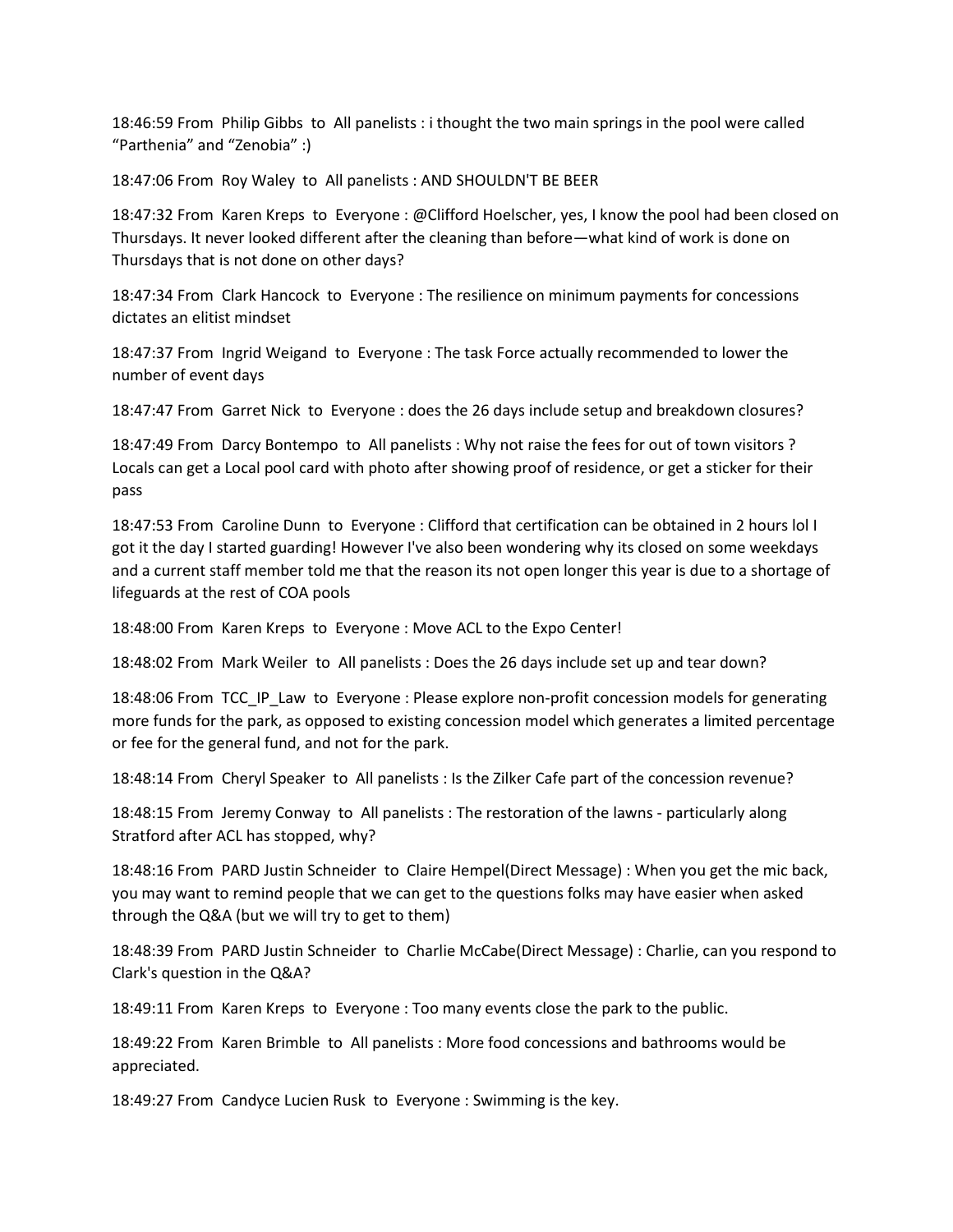18:49:30 From Matthew Kreutz to Everyone : Keep the park available to ALL

18:49:39 From PARD Kasey Corpus, Community Engagement to Everyone : www.menti.com use code 7170 6825

18:50:06 From Candyce Lucien Rusk to Everyone : Love live theater, Austin Shakespeare and Zilker Musical Theater

18:50:27 From Karen Brimble to All panelists : Trail of Lights and Kite Fest

18:51:37 From Karen Kocher to All panelists : Agree with the non profit model for concessions Would love to generate some funds for maintenance. Seems like park is short of \$

18:51:44 From Karen Kreps to Everyone : The volume of radio use along the greenbelt is now awful. We need some sound control ordinances.

18:51:45 From Judith Craft to All panelists : Entry to botanical garden

18:51:54 From Jeremy Conway to All panelists : Ice cream at the snack bar, pool entry

18:51:55 From Mark Weiler to All panelists : At the non-alcohol consetion stand when it reopens

18:51:57 From Ryan Johnson to All panelists : I would love to spend money on beer and wine!

18:52:03 From Karen Kreps to Everyone : Music from the spillway interferes with the lifeguard's ability to hear.

18:52:09 From PARD Justin Schneider to Sonny Sin(Direct Message) : Are you able to ask Charlie if he can respond to the Questions in Q&A from Clark?

18:52:15 From PARD Justin Schneider to Sonny Sin(Direct Message) : He isn't seeing my chat.

18:52:26 From PARD Justin Schneider to Sonny Sin(Direct Message) : Never mind. He just saw it.

18:52:47 From Darcy Bontempo to All panelists : Use Roy Guerrero Metro Park for ACL. Will help that community!

18:52:52 From Karen Kreps to Everyone : The Splash Exhibit never gets enough recognition. Visitors have no idea what is offered there. The publicity for it is weak.

18:52:53 From Jeremy Conway to All panelists : Public transit and shuttles should be linked to nearby parking garages

18:53:08 From Matthew Kreutz to Everyone : I agree. Much inside and outside the pool area is getting too much. Has been for a while.

18:53:12 From Ryan Johnson to Everyone : Please be sure to consider bicycle parking needs other than MetroBike docks!

18:53:15 From Garret Nick to Everyone : during ACL ten of thousands of people get to the park without using cars. can we study and replicate that so as to minimize turning parkland into parking lots?

18:53:22 From Matthew Kreutz to Everyone : Music/noises^^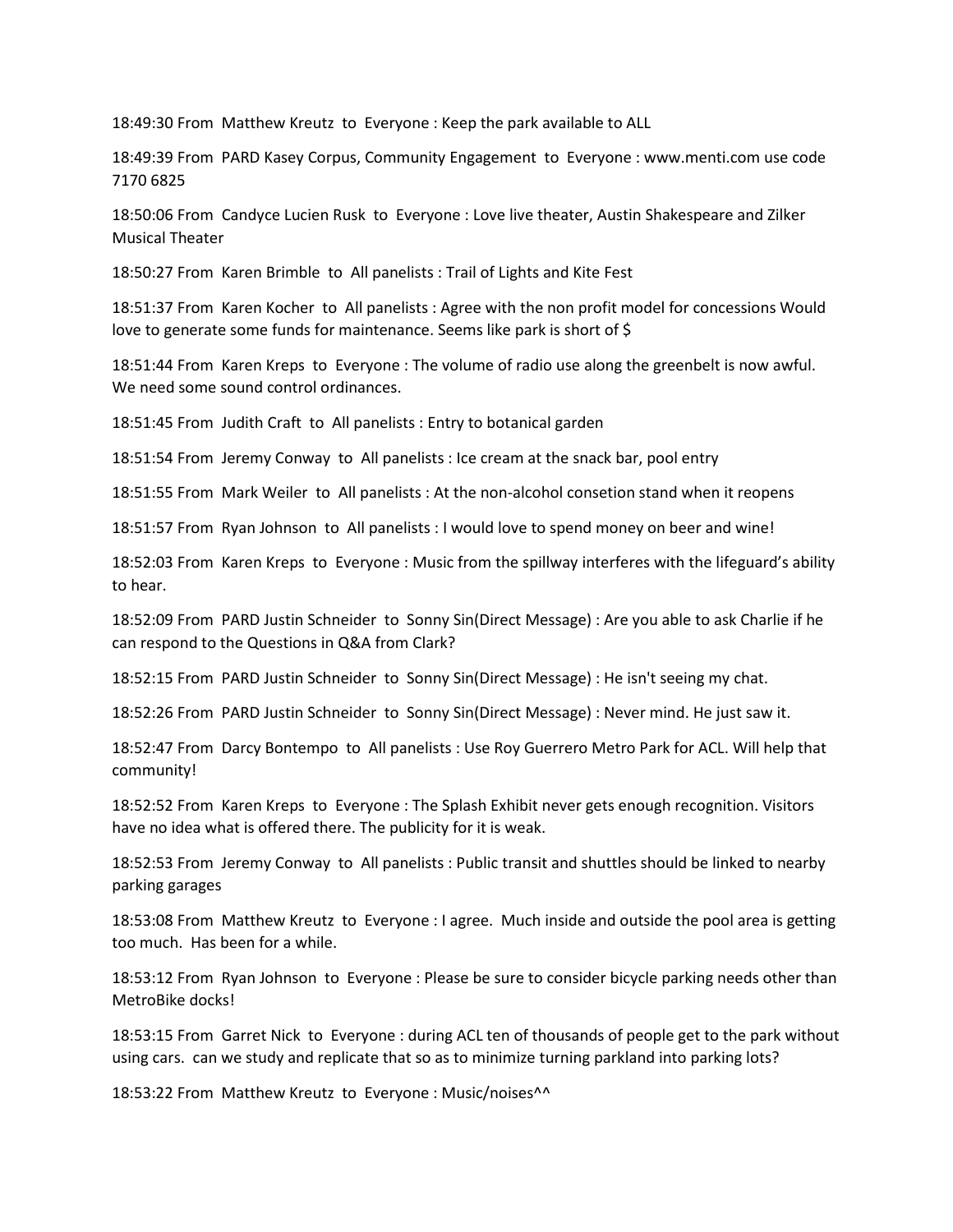18:53:43 From KP 0 to All panelists : I'd like to add that a free or donation based trolley is a great idea for public transport to the park

18:53:51 From Karen Kreps to Everyone : Agree with @ Matthew Krenz: Keep the park available to ALL

18:53:56 From Mark Weiler to All panelists : A bus that goes from N of the river to S without going through downtown stop would be great

18:53:56 From Caroline Dunn to Everyone : Yes! I think the splash exhibit would help people appreciate BSP for what it is! Just needs to be marketed better

18:54:12 From Karen Kreps to Everyone : There are not enough water fountains in the park. Access to potable water is critical for health.

18:54:16 From Clifford Hoelscher to Everyone : @matthrew atleast within the pool the use of speakers is prohibited so that is an issue of enforcement, I agree with you about the outside issues

18:54:33 From Yolanda Shaw to Everyone : The shuttle service is not well advertised and many don't know about it.

18:54:39 From Karen Brimble to All panelists : Agree that more water fountains would be helpful

18:54:41 From Karen Kreps to Everyone : The water fountain at barton springs pool has been shut off for months—it was never functioning since they reopened the pool.

18:54:58 From TCC IP Law to Everyone : Good news: the new Splash! exhibits will be getting much more attention with the main entrance added at the central rotunda.

18:54:59 From Matthew Kreutz to Everyone : Yes enforcement. It's been getting worse inside BS pool area. Saturday speakers were blaring left and right.

18:55:01 From Garret Nick to Everyone : the speed limit on barton springs going through this amazing park should be no more than 20mph if you want to increase safety and encourage biking

18:55:07 From Cheryl Speaker to Everyone : Bike racks fill up in the summer on the Azie Morton side of the springs

18:55:26 From Ingrid Weigand to Everyone : Will there be a community meeting where people can participate and express their preferences/ideas other than responding to your questions and listening to your presentation?

18:55:34 From Jeremy Conway to All panelists : When did the lawn east of MoPac become a parking lot?

18:55:42 From Matthew Kreutz to Everyone : Agreed

18:55:48 From Charlie McCabe to Garret Nick and all panelists : The 26 days doesn't include setup/tear down for ACL or Trail of lights.

18:55:48 From Jeremy Conway to All panelists : Paid parking limits access to the affluent.

18:55:49 From Matthew Kreutz to Everyone: ^^^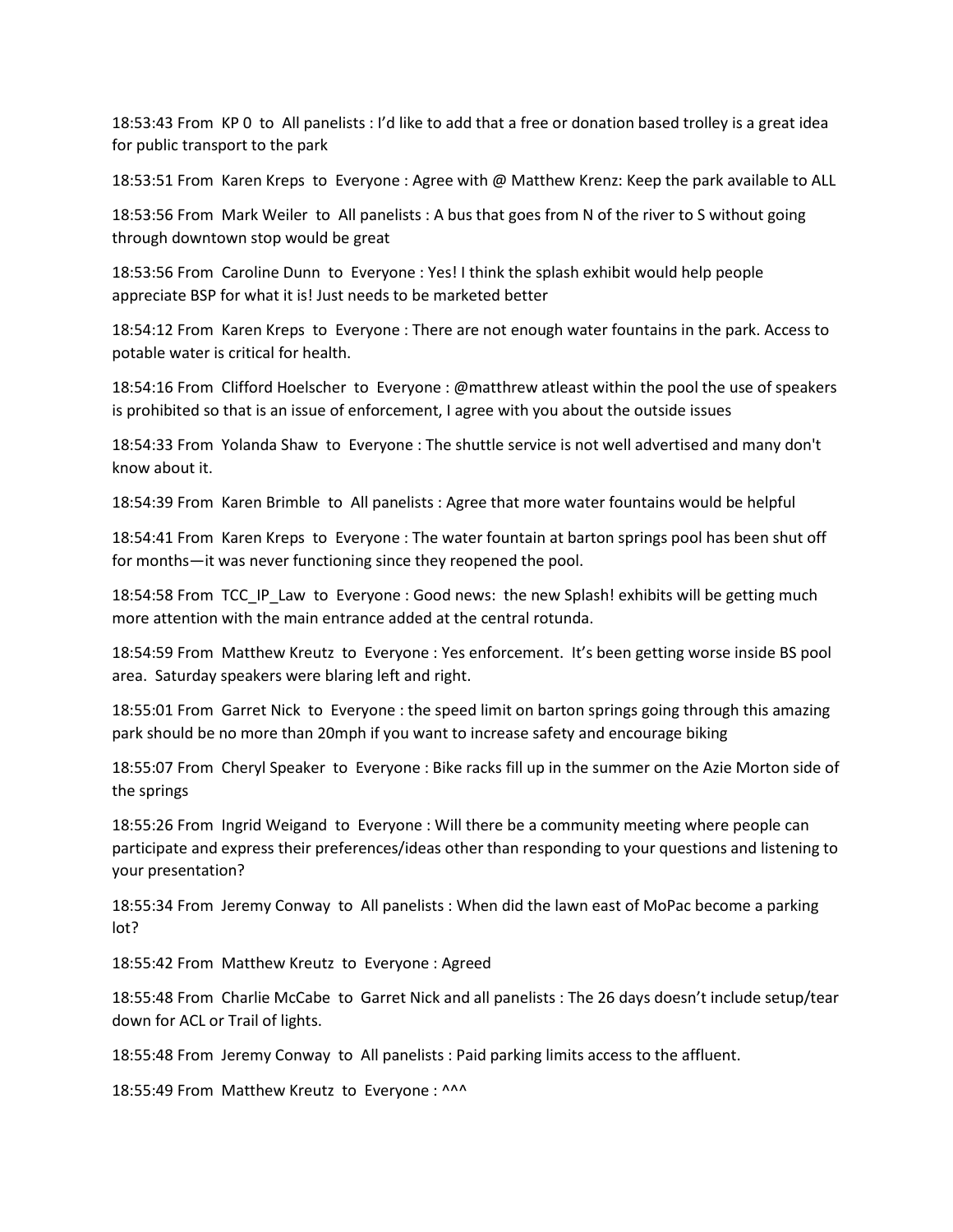18:55:51 From Karen Kreps to Everyone : I'd like to see the gate at the west end of the pool reopened so that the public can access the water above the damn and walk to the lovely spring just above the old bridge abutment.

18:55:55 From Mark Weiler to All panelists : Bike lanes along Barton springs rd are not safe, the bridge over the creek is unsafe. Direct safe bike lanes would be great

18:55:58 From Roy Waley to All panelists : Roy Guerrero Park in East Austin is beautiful. And underfunded and ignored by Council. It's a great park that could take a load of the over loving of Zilker

18:56:15 From Virginia Palmer, Ph.D. to All panelists : Yes, I agree as well - more community meetings where we can express ideas

18:56:23 From Karen Kreps to Everyone : Good questions! Ingrid Weigand: Will there be a community meeting where people can participate and express their preferences/ideas other than responding to your questions and listening to your presentation?

18:56:24 From Yolanda Shaw to Everyone : Sidewalks are very limited and definitely a barrier!

18:56:33 From Jeremy Conway to Everyone : Paid parking limits access to the affluent.

18:56:58 From Karen Kreps to Everyone : Why are none of the panelists responding to the chat? Will the chat comments be made part of the official record of this meeting?

18:57:12 From Roy Waley to All panelists : Cap Metro shuttles in the summer are more open to all

18:57:15 From TCC\_IP\_Law to Everyone : And yet free parking makes access impossible for everyone. Tough one to crack.

18:57:15 From Garret Nick to Everyone : dedicate 2-3 parking spaces on the south side pool parking lot for motorcycles/scooters. otherwise they end up taking up an entire space

18:57:30 From Stephanie Hoffman to Everyone : Agreed Jeremy and Karen

18:57:40 From Jennifer Robenalt to Everyone : What is the code again?

18:57:51 From Clifford Hoelscher to Everyone : @jennifer check top of screen

18:57:54 From Charlie McCabe to Ingrid Weigand and all panelists : Thanks Ingrid, busily answering questions. A lot of familiar names for sure…

18:57:54 From Clark Hancock to Everyone : It has changed as the experience of the park has decayed over the years

18:57:56 From Sally Doyle to Everyone : 7170 6825

18:58:02 From PARD Justin Schneider to Jennifer Robenalt and all panelists : For Menti? 7170 6825

18:58:25 From PARD Kasey Corpus, Community Engagement to Everyone : There will a Q&A portion after the presentation where you will be able to ask questions and express comments. In addition, there will be a series of pop-up events in each city council district to provide equitable opportunities for folks to interact.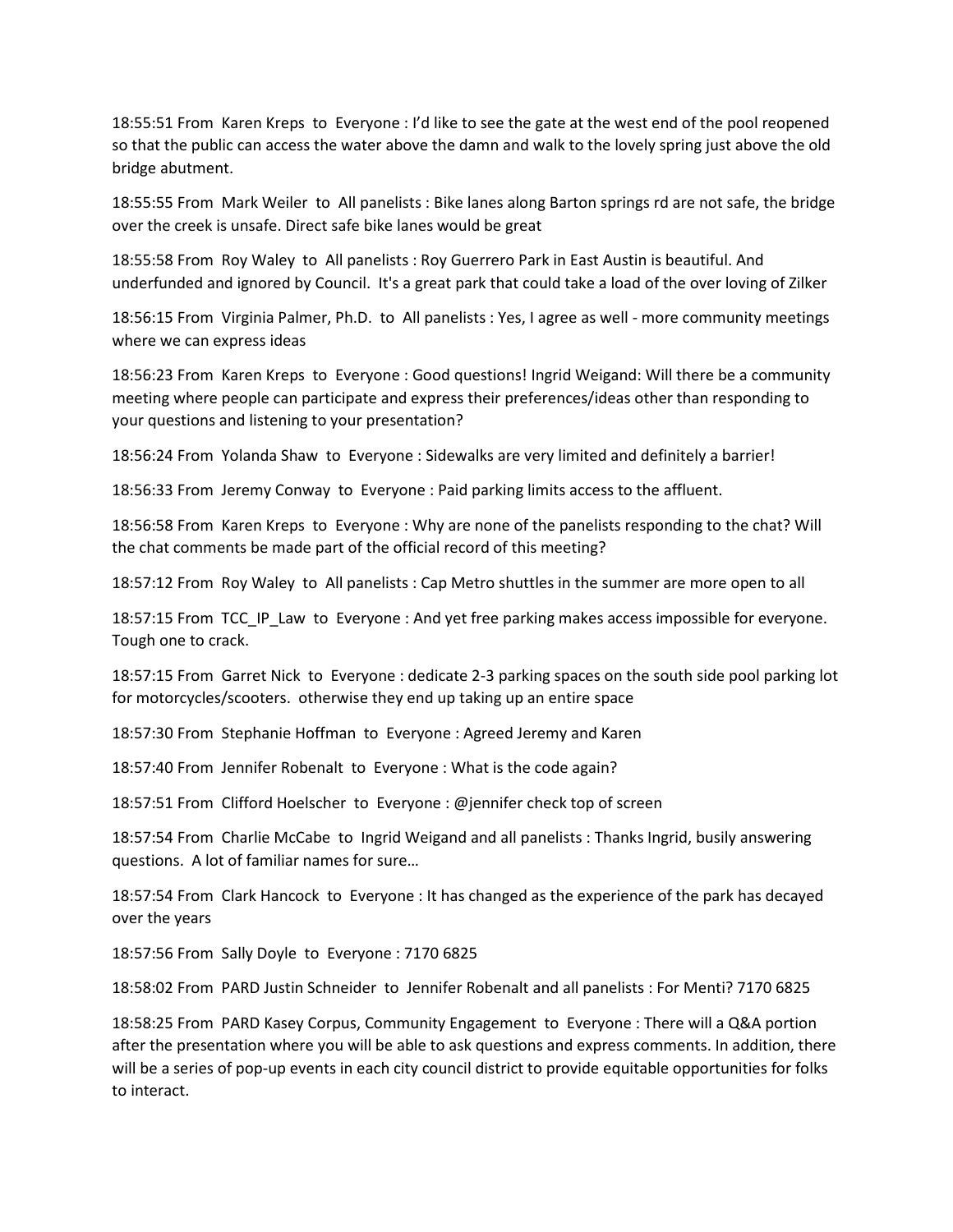18:58:26 From Karen Kreps to Everyone : Looking at the numbers of votes on visitation rates, it appears there are fewer than 40 at this public meeting. That's not very good attendance. IF the city really wanted input they would have promoted these meetings more.

18:58:29 From Kate Borg to Everyone : I think the chat is for us to express ideas... The info will be saved. Questions in the Q&A box are being answered by the panelists.

18:58:35 From Jessica Walbridge to All panelists : can someone share the link for survey? thank you!

18:59:14 From Ryan Johnson to Everyone : Karen, in the Q&A it was stated there are over 130 participants on this meeting.

18:59:15 From PARD Kasey Corpus, Community Engagement to Everyone : You can join in on the live survey here: www.menti.com use code 7170 6825

18:59:16 From TCC\_IP\_Law to Everyone : Motor scooters rule!

18:59:21 From Kate Borg to Everyone : Karen, they stated that there are over 140 participants and there will be more of these meetings. Hopefully more and more people will attend. :)

18:59:22 From John Epstein to All panelists : moped

18:59:22 From Steve Prather to Everyone : motorcycle

18:59:26 From PARD Megan Eckard to Karen Kreps and all panelists : Hi Karen, questions are being addressed as quickly as possible. If you have a specific question that has not been addressed, please drop it in the Q&A.

18:59:53 From Karen Kreps to Everyone : PARD Megan Eckard, thank you for replying to my question.

18:59:53 From Kate Borg to Everyone : Uber!

19:00:41 From TCC IP Law to Everyone : Also, see the Barton Springs Pool Master Plan.

19:00:52 From Bobby Levinski to Everyone : We should reduce the amount of parking. The majority of people driving to our premier urban park is not a good outcome.

19:01:18 From Clark Hancock to Everyone : Amen, Bobby!

19:01:28 From Kate Borg to Everyone : Bobby, I agree, but increase the amount of accessible parking.

19:01:33 From John Epstein to All panelists : How about a Schlitterbahn-style shuttle from that lot by the Mopac bridge?

19:01:40 From Karen Brimble to All panelists : Zilker is a metropolitan park and everyone needs to be able to access it.

19:02:01 From Patricia Bobeck to All panelists : I object to the trail of lights that closes my access to downtown Austin for several weeks in December. Barton Springs Road is closed, requiring a big detour for me for several weeks. Also object to the park being closed for several weeks for ACL. I pay taxes for that park. It's not fair to deprive me of use of it.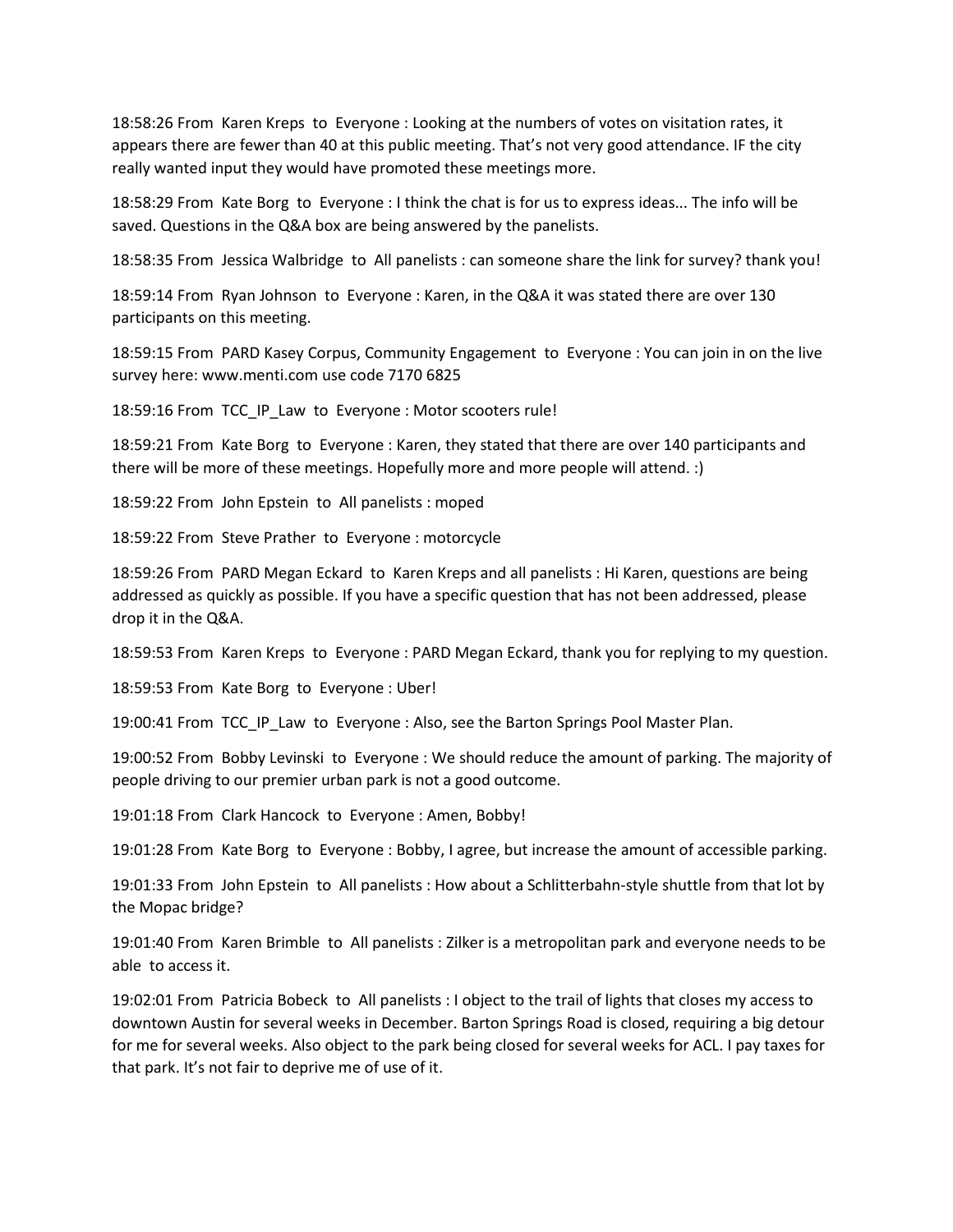19:02:06 From Sarah Faust to Everyone : There are existing parking garages adjacent to the park and south mopac that are empty on weekends. Leasing parking from those office buildings could provide parking without adding impervious cover.

19:02:08 From Mark Weiler to All panelists : So if I don't drive and there is no transportation or safe bike lanes does that mean I don't get to go? Improve how to get there first

19:02:09 From Charlie McCabe to Karen Kreps and all panelists : There are 128 attendees and the popup events are coming up next. Thank you.

19:02:10 From Ingrid Weigand to Everyone : Closed due to events

19:02:15 From Clark Hancock to Everyone : All of the above

19:02:17 From Ryan Johnson to Everyone : Lack of bicycle connections and parking on site

19:02:33 From Jennifer Robenalt to Everyone : The amount of drinking in family spaces.

19:02:42 From Clark Hancock to Everyone : The are all connected

19:02:44 From Joshua Stricker to All panelists : barrier to enjoyment - cars and private events

19:02:44 From William Bunch to All panelists : too much pavement

19:02:47 From Jeremy Conway to Everyone : Events! Parkland is closed to visitors for paid events

19:02:50 From Kate Borg to Everyone : Lack of overall accessibility (pathways, signage, parking, etc.)

19:02:53 From TCC\_IP\_Law to Everyone : Not enough beer options

19:02:56 From Bobby Levinski to Everyone : Too much demand on Zilker

19:02:58 From Josiah Brown to All panelists : Lack of public transit connections

19:03:05 From Cheryl Speaker to Everyone : Too many people

19:03:07 From Garret Nick to Everyone : off leash dog activity and poop is a deterrent both at the great lawn and the spillway

19:03:08 From John Epstein to All panelists : Not enough Frose

19:03:11 From Dorothy Lopez Barnett to All panelists : closing for events

19:03:14 From KP 0 to All panelists : More multilingual signage is needed

19:03:22 From Karen Brimble to All panelists : Not enough parking

19:03:27 From Clark Hancock to Everyone : By traffic congestion, it is not just in the park bu all roadways around the park

19:03:46 From Yolanda Shaw to Everyone : I agree Kate, transportation, sidewalks, traffic congestion, etc.

19:03:59 From Karen Kreps to Everyone : The Barton Springs Master Plan was an expensive, over run project that caused major disruption for five years. It included crazy plans like to cut down the heritage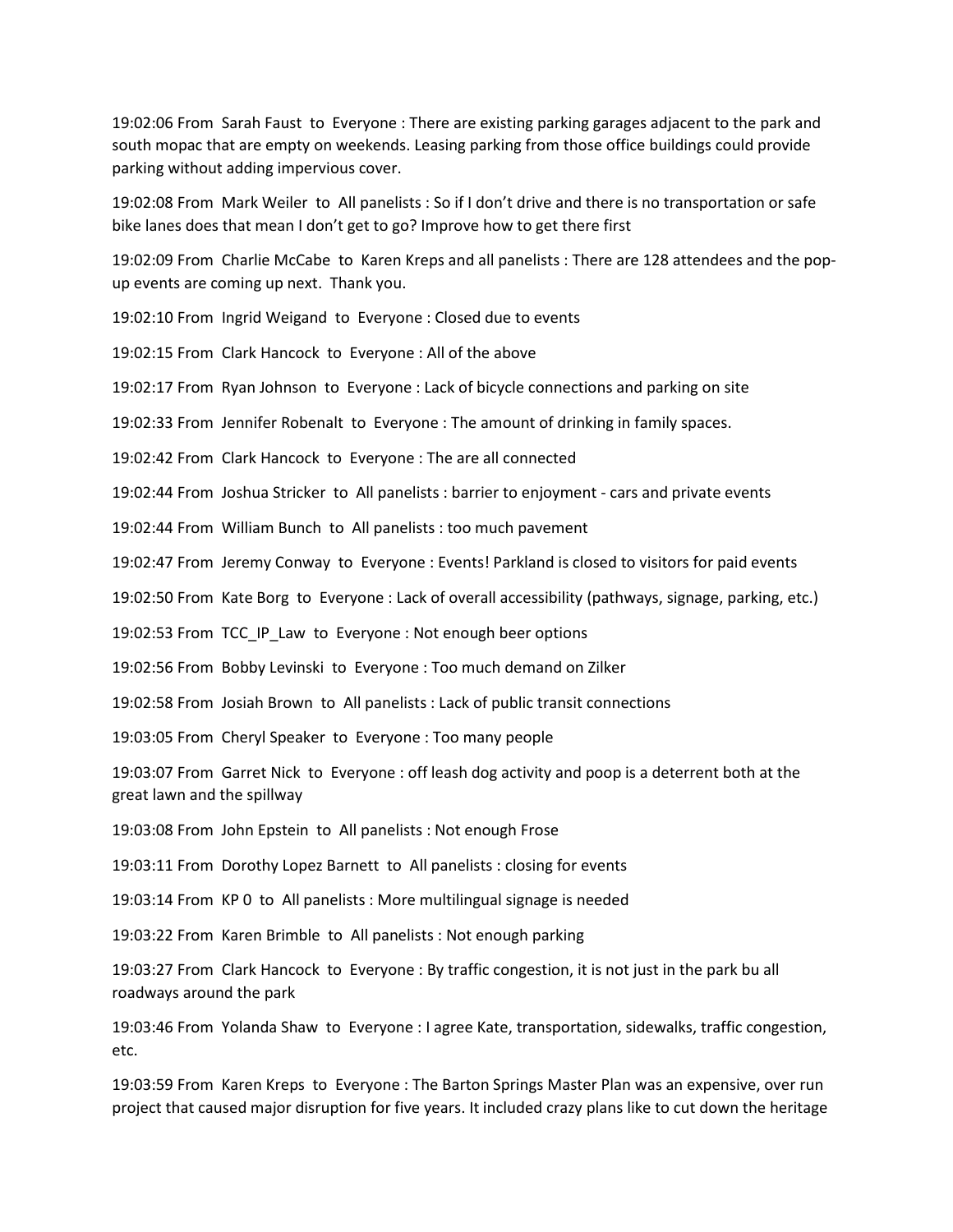trees and putting gravel paths across the south lawn. These ideas were shot down by active public participation. I wish we didn't have to go through the same cycle again with these new plans to 'improve' the park.

19:04:11 From John Epstein to All panelists : Junior Ranger program!

19:04:13 From William Bunch to All panelists : too much pavement and overcr9wding

19:04:29 From Candyce Lucien Rusk to Everyone : Get rid of the floats in Springs. Dangerous and intrusive. Thanks.

19:04:30 From Virginia Palmer, Ph.D. to All panelists : Agree with Karen!

19:04:41 From John Epstein to All panelists : The floats are awesome!

19:04:41 From Clark Hancock to Everyone : Please consider experience creation as a much hight need then "EE"

19:04:44 From Patricia Bobeck to Everyone : Am reposting so that my message goes to attendees also. I object to closure of Barton Spring road for several weeks Trail of Lights and the entire park for ACL for several weeks. I pay taxes to support the park. I should not be deprived of it.

19:04:57 From Karen Kreps to Everyone : TCC\_IP. If you want beer options, please visit Sixth Street, not a public park.

19:05:12 From TCC\_IP\_Law to Everyone : Relax, Karen.

19:05:29 From Yolanda Shaw to Everyone : Yes, encourage public transportation with better bus stops and a consistant shuttle service.

19:05:31 From Virginia Palmer, Ph.D. to All panelists : Outdoor and environmental education is most important in this beautiful setting in nature

19:05:38 From Karen Kreps to Everyone : I live near the park and during Trail of Lights I become a prisoner of the traffic and cannot drive out of my house.

19:05:40 From Jeremy Conway to Everyone : There are may parking decks along MoPac service road that shuttle buses could run from to multiple drops in the park reducing the need for parking in the park

19:05:42 From John Epstein to All panelists : People buying a can of wine to eat with their chicken fingers are not the problem

19:05:58 From Garret Nick to Everyone : enforcement of laws throughout the park would be a nice start to resolving some issues like parking, off leash, glass containers, amplified music, etc…

19:05:59 From Herb Ganz to All panelists : Lack of facility maintenance to existing ground paths and vehicle parking improvements; charging garages to handle future use

19:06:08 From Jennifer Robenalt to Everyone : Sign and share if you feel inclined. https://www.change.org/p/austin-parks-and-recreation-save-zilker-park-s-all-ages-culture-say-noalcohol-sales-next-to-barton-springs-pool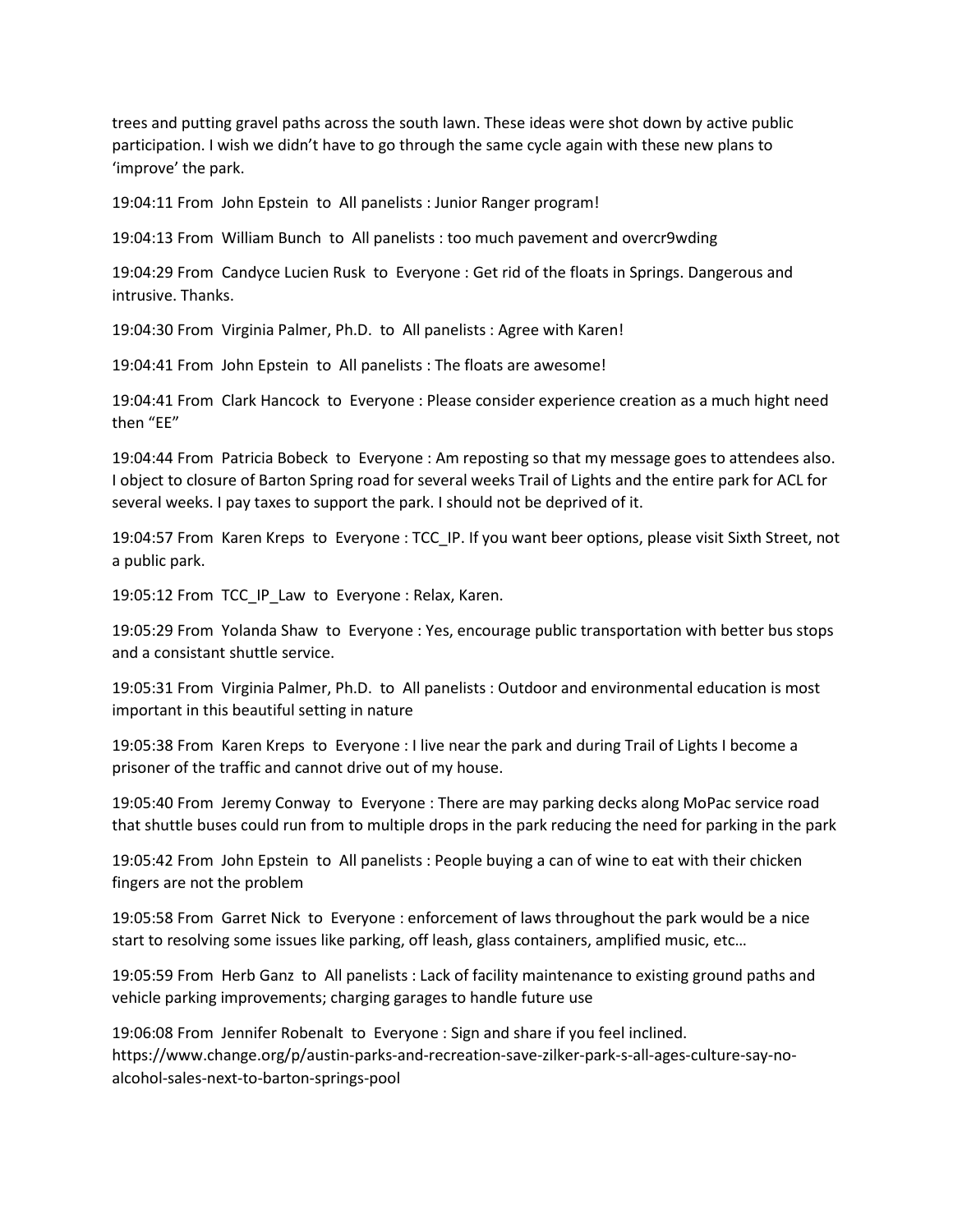19:06:14 From Karen Kocher to All panelists : The McBeth Recreation Center has a lot of space. I could imagine lots of hidden parking there assuming the educational space could be found for the day school there.

19:06:22 From John Epstein to All panelists : Say yes to Frosee

19:06:23 From Virginia Palmer, Ph.D. to All panelists : You relax TCC \_IP

19:06:29 From Roy Waley to All panelists : Bring back a specific Park Police force

19:06:32 From Patricia Bobeck to Everyone : Yes, I agree, ban floats in the pool. Also, no beer and wine at the concession stand adjacent to the pool entrance

19:06:32 From KP 0 to All panelists : I do not associate safety with police, so I would not want APD present near parks at all. Better lighting is a better alternative

19:06:37 From Karen Kreps to Everyone : Agree with Garret Nick, enforcement of laws throughout the park.

19:06:56 From John Epstein to All panelists : Let's ban people over 50, the rest of us want a float

19:07:05 From Clark Hancock to Everyone : What is the carrying capacities of ANSC and ZBG? What is the maximum number of people on those sites before the overall experience is degraded?

19:07:18 From Karen Kreps to Everyone : I want to see the huge parking lot on Stratford returned to parkland. It's prime area near the water. IT should not be a staging ground for ACL.

19:07:25 From Mark Weiler to All panelists : If you ban floats do not not ban children's safe float vests.

19:07:30 From Patricia Bobeck to Everyone : Yes, I agree - seems like no one enforces the No Smoking ordinance - it's rough on people who are outdoors to improve their lung health.

19:07:31 From Charlie McCabe to Clark Hancock and all panelists : Good questions for us to follow-up with PARD staff. Thanks.

19:07:41 From Virginia Palmer, Ph.D. to All panelists : Agree

19:08:08 From Bobby Levinski to All panelists : 4 Karen!

19:08:14 From Karen Kreps to Everyone : I wish that there would be a law against using spray-on suntan lotion. While swimming, it can be suffocating.

19:08:30 From Bobby Levinski to Everyone : **W** Karen!

19:08:51 From John Epstein to All panelists : omg, no floats, no sunscreen, no beer

19:08:54 From Karen Kocher to All panelists : Agree with the idea in the natural resources survey to restore the rock area that is currently used for parking and ACL staging.

19:08:59 From Mark Weiler to All panelists : Noise... stop the boom boxes at barking springs, enforce the noise ordinance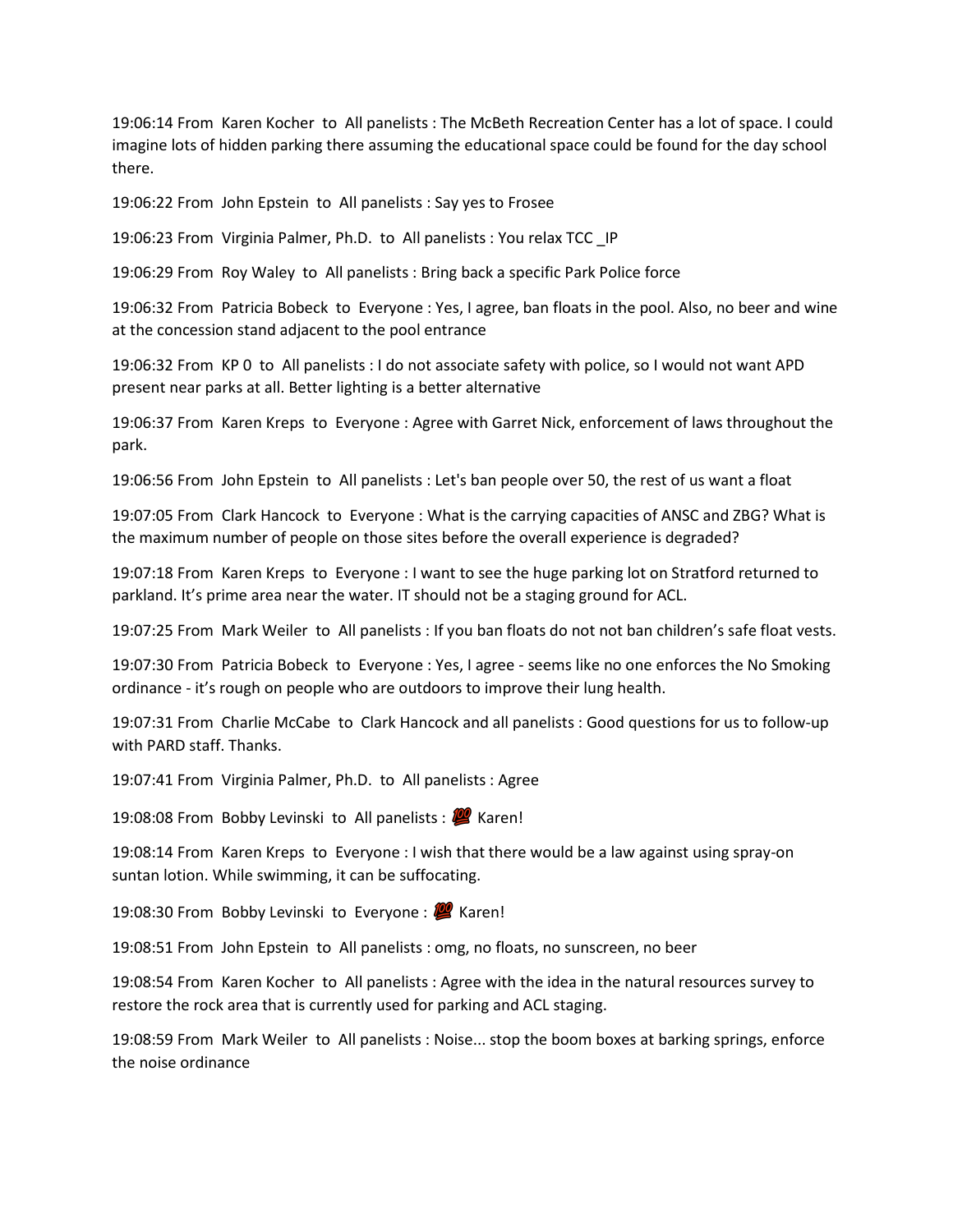19:09:00 From Jeremy Conway to Everyone : The lawn between MoPac and the great Lawn, along the trail has become a parking lot. How did that happen?

19:09:05 From John Epstein to All panelists : you can only go if you are there to swim laps

19:09:13 From TCC IP Law to Everyone : For parking, look at underground parking solutions with "green" roof so that we can reduce existing impervious cover at the park.

19:09:16 From Darcy Bontempo to All panelists : The flag football and other sports and group

classes take too much parking so pool parking is difficult. Require these be done on the Great Lawn which is big enough to accommodate them. Charge for parking lot on South Side unless swim pass.

19:09:19 From Jeremy Conway to Everyone : Months

19:09:25 From Clark Hancock to Everyone : What are TxDots plans for MoPAc?

19:09:28 From Steve Prather to Everyone : Everyone in chat feel free to argue amongst yourselves

19:09:39 From Clifford Hoelscher to Everyone : @karen it protects against skin cancer and is often easier to apply and cheaper than creams

19:09:51 From Stephanie Webb to All panelists : TXDOT wants to expand all highways.

19:09:51 From Matthew Kreutz to Everyone : Good point. The park should also look into showers near pool entrance. Looks like an oil spill in it after all the sun pray/oiled people get in :/

19:10:02 From John Epstein to All panelists : Something tells me Karen doesn't actually use the pool

19:10:06 From Karen Kocher to All panelists : Too much closing of the park for ACL and makes other public amenities too hard to access.

19:10:07 From Roy Waley to All panelists : Return the Polo field to grass instead of compacted earth ie impervious cover

19:10:18 From Susan Cook to Everyone : More hats and shirts. Less sunscreen. Heard of shade?

19:10:25 From Roy Waley to All panelists : so no parking of polo groiunds

19:10:28 From Cheryl Speaker to Everyone : ACL doesn't just close for the dates in concert. It is closed weeks for setup and repair afterward. Its closed all the way until trail of lights

19:10:35 From Karen Kocher to All panelists : Support outdoor showers outside of the Springs for joggers to rinse off before entering the pool.

19:10:39 From Clark Hancock to Everyone : By Green best practices, carrying capacity is a major guideline

19:10:50 From Clifford Hoelscher to Everyone : @susan part of the zilker vision plan is increasing canopy coverage so yes shade is a major goal

19:10:51 From PARD Kasey Corpus, Community Engagement to Everyone : Join the live survey here: www.menti.com use code 7170 6825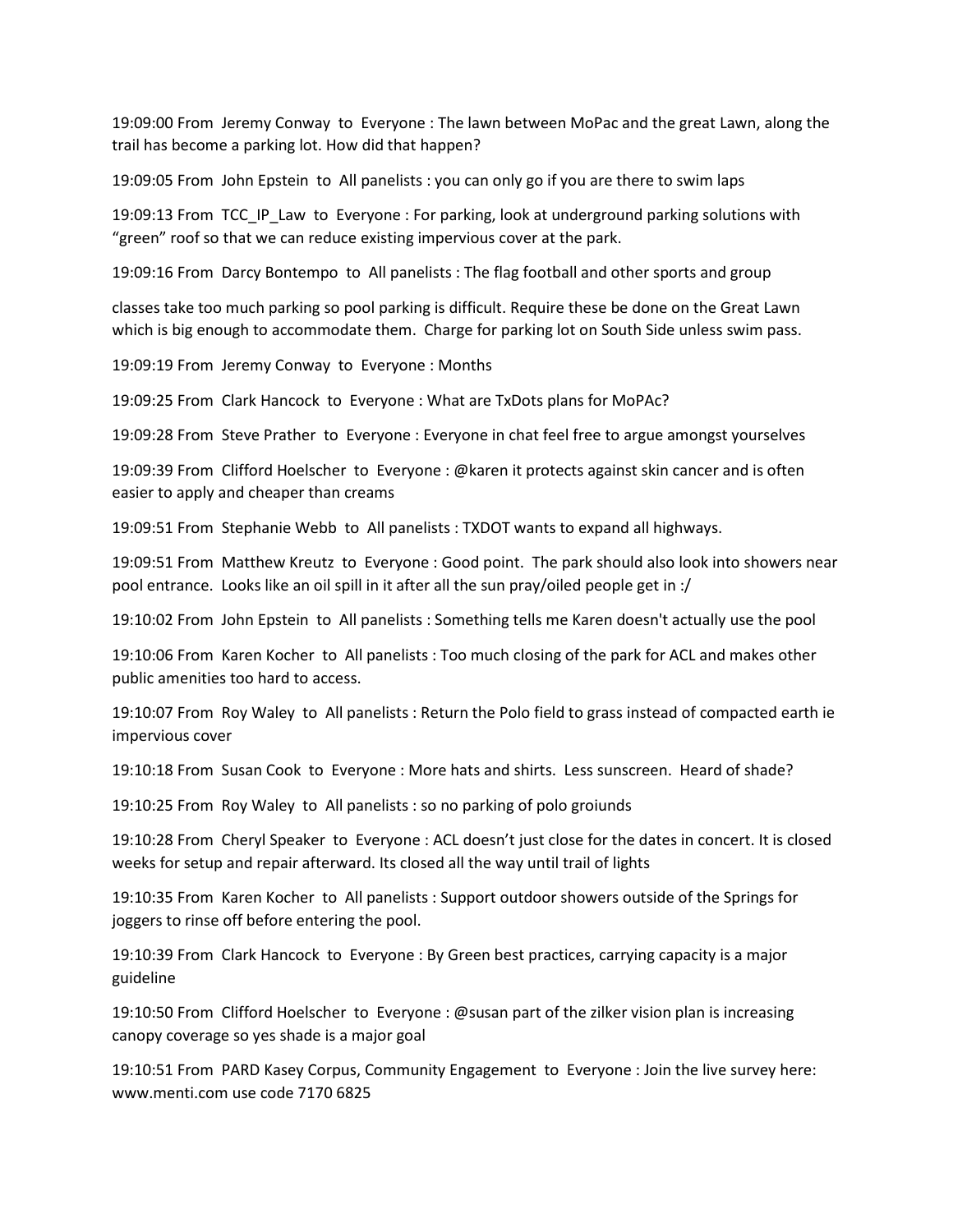19:10:59 From Karen Brimble to All panelists : Parking, water quality impacts, erosion along the banks

19:11:16 From Susan Cook to Everyone : Good to know more canopy is on the table.

19:11:23 From Bobby Levinski to Everyone : The conversation about parking keeps being pull out from the mobility issues. Why does it say "parking" and not "mobility"?

19:11:48 From Jeremy Conway to Everyone : Move events out to COTA

19:12:28 From Candyce Lucien Rusk to Everyone : agree about the sprays and now, perfumes and colognes pervade the springs. I'm amazed!

19:12:46 From Karen Blizzard to Everyone : Yes to underground parking with a green roof. And to partnering with neighboring existing garages, and combining these efforts with better circulation in the park for pedestrians and cyclists. Mobility has to be multi-modal so that people from all parts of Austin can visit and so the park is fully accessible.

19:12:55 From John Epstein to All panelists : I have never smelled any perfume or cologne

19:12:56 From Patricia Bobeck to Everyone : I agree to ban spray sunscreen.

19:13:00 From Judith Sims to Everyone : Please use Q&A for comments and questions.

19:13:06 From Susan Cook to Everyone : Design Workshop are the guys who RUINED Wimberley's Blue Hole!

19:13:08 From PARD Justin Schneider to Claire Hempel(Direct Message) : Are you able to respond to Garret's question in the Q&A?

19:13:17 From William Bunch to All panelists : saying parking is priority is confusing as it can mean increasing or decreasing: we need to reduce parking and provide more park land

19:13:28 From Candyce Lucien Rusk to Everyone : is handicapped parking patrolled?

19:13:30 From Susan Cook to Everyone : Professional GreenWashers!

19:13:51 From Susan Cook to Everyone : And damn expensive!

19:14:14 From John Epstein to All panelists : Heaven forbid should other ppl besides members of the ZNA enjoy the park

19:14:26 From Susan Cook to Everyone : No connection to their sites, they have a frilly attitude towards natural areas.

19:14:33 From John Epstein to All panelists : with their trashy popsicle shaped floats and spray on sunscreen!

19:14:44 From Clifford Hoelscher to Everyone : Be nice Susan we are here for civil discourse

19:15:08 From Susan Cook to Everyone : I have seen their work....

19:15:35 From Susan Cook to Everyone : And please, these are the people who get hired, and we always get our parks turned into something we barely recognize.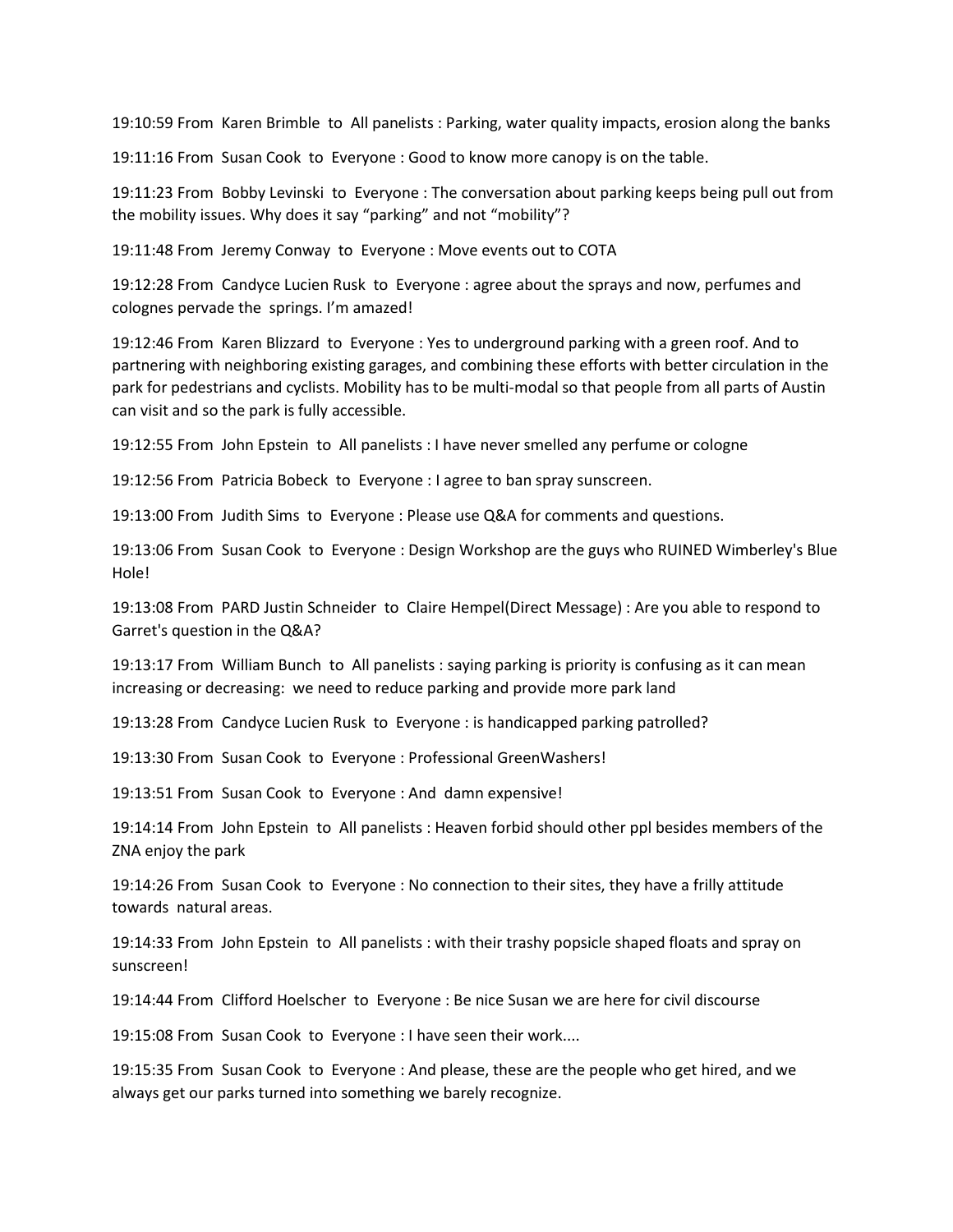19:16:52 From Susan Cook to Everyone : There is nothing "civil" about destroying the natural ecology of parks with too much "civilization."

19:16:55 From Clark Hancock to Everyone : Please address all aspects of a "sustainable" model: environmental, economic, and social equity

19:17:02 From Jennifer Robenalt to Everyone : Are these official recommendations? How will the public be able to chime in and offer support or opposition to specific measures?

19:17:56 From TCC\_IP\_Law to Everyone : It would help to be able to see the rex when the question is posed.

19:18:00 From Mark Weiler to All panelists : Generally but not absolutely

19:18:01 From Karen Brimble to Everyone : Sustainable should include enviro, economic and social equity

19:18:03 From Roy Waley to All panelists : How much money did CoA spend for Code Next consultants before kicking it out after realizing they needed to listen to citizens?

19:18:20 From Virginia Palmer, Ph.D. to All panelists : Agree

.

19:18:31 From Kate Borg to Everyone : TCC: We have access to the slides here- https://www.austintexas.gov/sites/default/files/files/Parks/Planning\_and\_Development/Zilker\_Vision/Z ilker%20Community%20Meeting%20%231%20presentation%202021-06-29%20web.pdf

19:18:37 From Darcy Bontempo to All panelists : Water quality is an issue at the natural

I see people spraying sun screen and jumping right into pool. It's maddening. Why hasn't park management done a better job stewarding this NATURAL RESOURCE?!?

Biodegradable sunscreen only. Or no sunscreen application inside the pool. Or create a section on north side near shallow areas for people who want to rent shade umbrellas like they do in Europe.

19:18:39 From Gail Rothe to All panelists : would have been good to still see the goals while answering, or give us the question before you present the goals so we can be thinking of that.

19:18:42 From Stephanie Webb to All panelists : Cultural and historic information should be included along with environmental. William Barton was known as an "Indian killer."

19:18:49 From Philip Gibbs to All panelists : It depends on a final model of changes

19:18:50 From Jennifer Robenalt to Everyone : We need to address deeply the openness of ZIlker and how virtually everything is being commandeered to appeal to a young, hipster demographic.

19:18:51 From Clark Hancock to Everyone : I would suggest a more holistic approach where we are looking at not creating silos between ecology, future but integration

19:19:05 From Sarah Faust to Everyone : The issue is the other goals will affect the nature & ecology of the park i.e. development of facilities, infrastructure, programming, and resolving parking.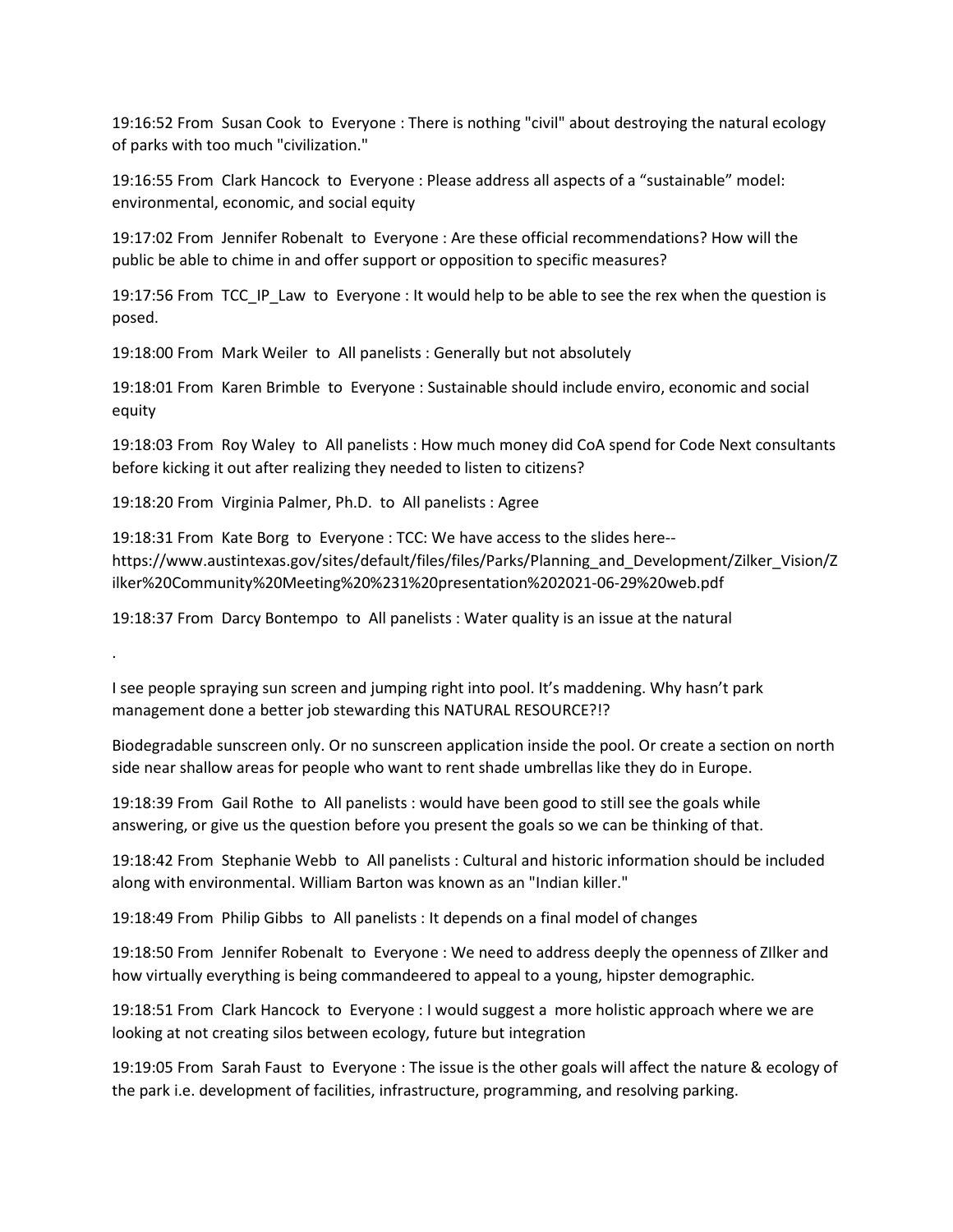19:19:09 From Patricia Bobeck to Everyone : The slide has lots of buzzwords and the success of the project depends on how the buzzwords are interpreted.

19:19:22 From PARD Megan Eckard to Jennifer Robenalt and all panelists : Hi Jennifer, these are draft guiding principles and goals from what we have heard so far from the survey responses and small groups. They will continue to evolve with further community input.

19:19:38 From TCC\_IP\_Law to Everyone : I assume that the "Nature and Ecology" values can be balanced with other priorities.

19:19:49 From John Epstein to All panelists : The most diverse that Barton Springs has ever been was when it was free during the pandemic, hands down

19:19:55 From Karen Blizzard to Everyone : I agree with Clark's comment. We need a holistic approach that joins all the goals.

19:20:09 From Jennifer Robenalt to Everyone : Thanks, @PARD Megan Eckard

19:20:11 From Darcy Bontempo to All panelists : Repeat the goals

19:20:31 From Clark Hancock to Everyone : Equitable implies barriers remain. Remove barriers for participation for all

19:20:38 From Ingrid Weigand to Everyone : How do you define "large groups"? Does that include commercial events?

19:20:46 From Susan Cook to Everyone : Checking the boxes...another example of Participatory Theater.

19:20:46 From Bobby Levinski to Everyone : We need to be reducing the number of private events.

19:20:53 From Jennifer Robenalt to Everyone : No more large events

19:21:00 From Philip Gibbs to All panelists : I don't think we should think of Zilker Park as an event venue

19:21:16 From Matthew Holzgrafe to All panelists : Needs to be targeted outreach to historically marginalized groups. This can be summer camps or shuttles or other things.

19:21:17 From Karen miller to Everyone : Diversity is very important..It is better than it was when I moved to Austin in 1963..Barton Springs was not open to all races then

19:21:20 From TCC IP Law to All panelists : This format is difficult to follow in asking questions about proposals we had to quickly memorize. Not easy

19:21:21 From Darcy Bontempo to All panelists : Not all activities are appropriate at a natural space

19:21:28 From Karen Kocher to All panelists : find a way to reduce costs for families like including a voucher in the Austin Energy Bill for a free visit. Stealing this ides from Bill Bunch

19:21:29 From Clark Hancock to Everyone : Carrying capacity: large groups create barriers for individuals and small groups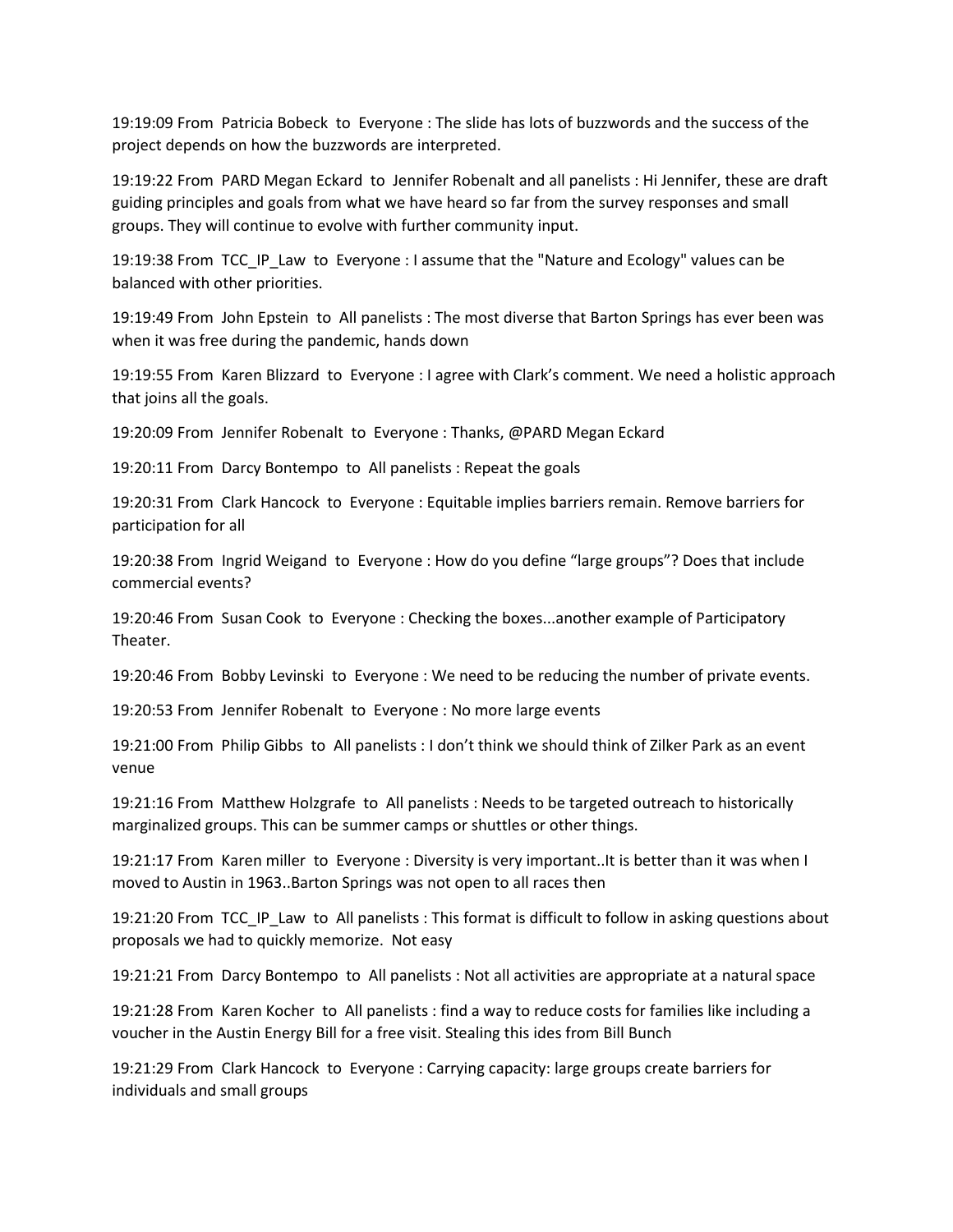19:21:40 From Jennifer Robenalt to Everyone : Diversity should also include socio-economics.

19:21:41 From John Epstein to All panelists : That is a pretty low bar for diversity then

19:21:44 From William Bunch to All panelists : reduce private and paid events

19:21:50 From Karen Kreps to All panelists : The sound is intermittent now.

19:22:01 From PARD Justin Schneider to All panelists : Not sure Jonathan is seeing Q&A section. Can someone respond to Joshua's questions regarding water quality and vehicle pollution?

19:22:09 From Karen Kocher to All panelists : Yes, agree with Jennifer on this—money is an issue for working class families.

19:22:12 From TCC IP Law to All panelists : Show the goal language next to the question

19:22:34 From Clark Hancock to Everyone : Separation of history/ culture from ecology is a problem. The are all Heritage

19:22:38 From TCC\_IP\_Law to Everyone : History should include environmental activism history, too.

19:22:44 From Mark Weiler to All panelists : Don't loose the feel of 'old Zilker', don't have to rebuild everything. I like the old concrete picnic tables as an example

19:22:48 From Clark Hancock to Everyone : Integrate the human experience and the location

19:22:55 From PARD Kasey Corpus, Community Engagement to Everyone : @TCC\_IP\_Law that is totally understandable. You will be able to view a copy of the presentation, a recording of the presentation and a link to the same survey at • www.austintexas.gov/ZilkerVision if you would like to further review and respond to the questions later.

19:23:21 From Jennifer Robenalt to Everyone : We need WAY more opportunities for free or extremely low-cost access to experiences at Zilker. The working class and poor need to be included.

19:23:25 From Philip Gibbs to All panelists : local artists making music is preferable to big MTV acts coming to town :)

19:23:37 From TCC IP Law to All panelists : Some of us oldsters aren't that hip with this survey technology. Bummer to be me.

19:23:43 From Jeremy Conway to Everyone : If local art was local art and not special interest and corporate funded events.

19:23:44 From Garret Nick to Everyone : music is great but so is the sound of nature and people splashing in the pool. i'm sure we can find ways to accommodate both

19:23:48 From Patricia Bobeck to Everyone : How about an explanatory paleontological sign about the 100 million year old fossils on the beach near the upstream dam?

19:24:00 From William Bunch to All panelists : historic assets should be protected not balanced

19:24:01 From Mark Weiler to All panelists : Agree... get rid of paid parking so everyone can enjoy the park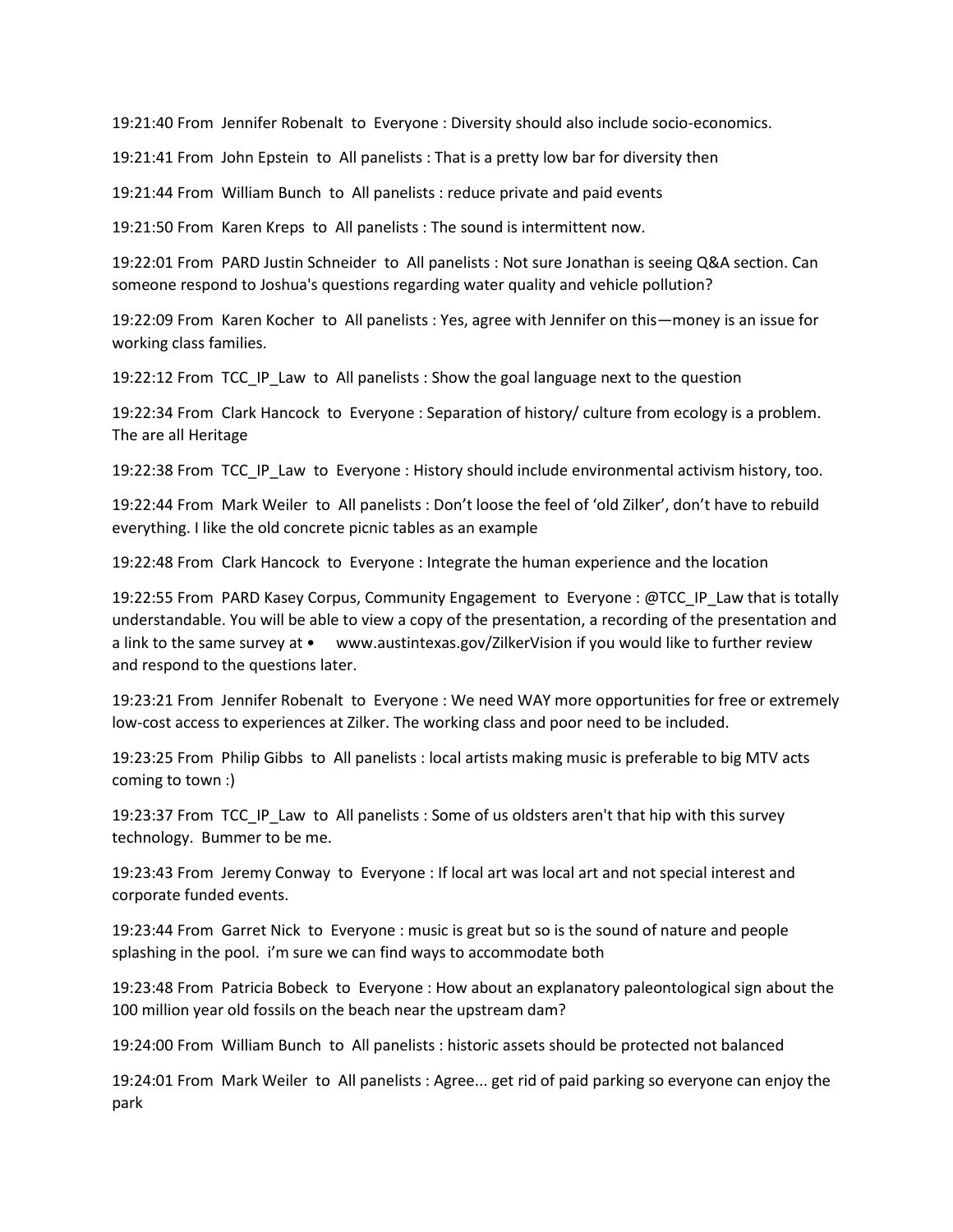19:24:20 From Clark Hancock to Everyone : Permeant of impairment "art"?

19:24:26 From Karen Blizzard to Everyone : Share the stories and integrate them with this special, unique environment. … People often get stuck in their silos - because of lack of connectivity - and don't know the rich stories and history of other areas of the park.

19:25:03 From Craig Nazor to All panelists : Zilker Park should focus most on the natural world, and sustaining it. This is the most healing aspect of a park.

19:25:03 From William Bunch to All panelists : reduce car habitat and expand nature restoration

19:25:22 From Philip Gibbs to All panelists : depends what the "non-automobile" is… reboot of the Zilker Zephyr?

19:25:22 From Jennifer Robenalt to Everyone : More accessibility at Barton Springs Pool for those who have mobility issues.

19:25:27 From John Epstein to All panelists : incentivize not driving

19:25:30 From Mark Weiler to All panelists : Inner park transportation, it's a large park to walk around

19:25:37 From KP 0 to All panelists : Indigenous and Native people want to see acknowledgement that public parkland is indigenous land. More history through signage or social posts are needed on how it was stolen from indigenous populations living in the land and the steps COA is taking to invite all populations to enjoy it, despite the history

19:25:40 From Bobby Levinski to Everyone : I'd like to see a goal of achieving an ambitious mode split without increasing, or even reducing, parking.

19:25:47 From Steve Prather to Everyone : How will Project Connect tie into Zilker

19:25:49 From Ralph Webster to All panelists : Use the park train

19:25:52 From Clark Hancock to Everyone : Parking has to be minimized. Use patterns need to be better defined/reinforced through non-explicit manners

19:25:52 From Craig Nazor to All panelists : Less driving.

19:25:59 From Stephanie Webb to All panelists : Completely de-prioritize driving

19:26:02 From Judith Craft to Everyone : Safe sidewalks on Barton Springs Rd and Stratford Drive

19:26:09 From William Bunch to All panelists : reduce parking and increase bike racks

19:26:23 From Darcy Bontempo to All panelists : Non sequitur, need more frequent garbage pickups, especially on weekends.

19:26:30 From Jennifer Robenalt to Everyone : Everything at Zilker should be ADA compliant.

19:26:31 From Candyce Lucien Rusk to Everyone : Agree about mobility. Hard to access

19:26:35 From Baron Wilson to All panelists : work with Project Connect to bring light rail directly to the living room of this community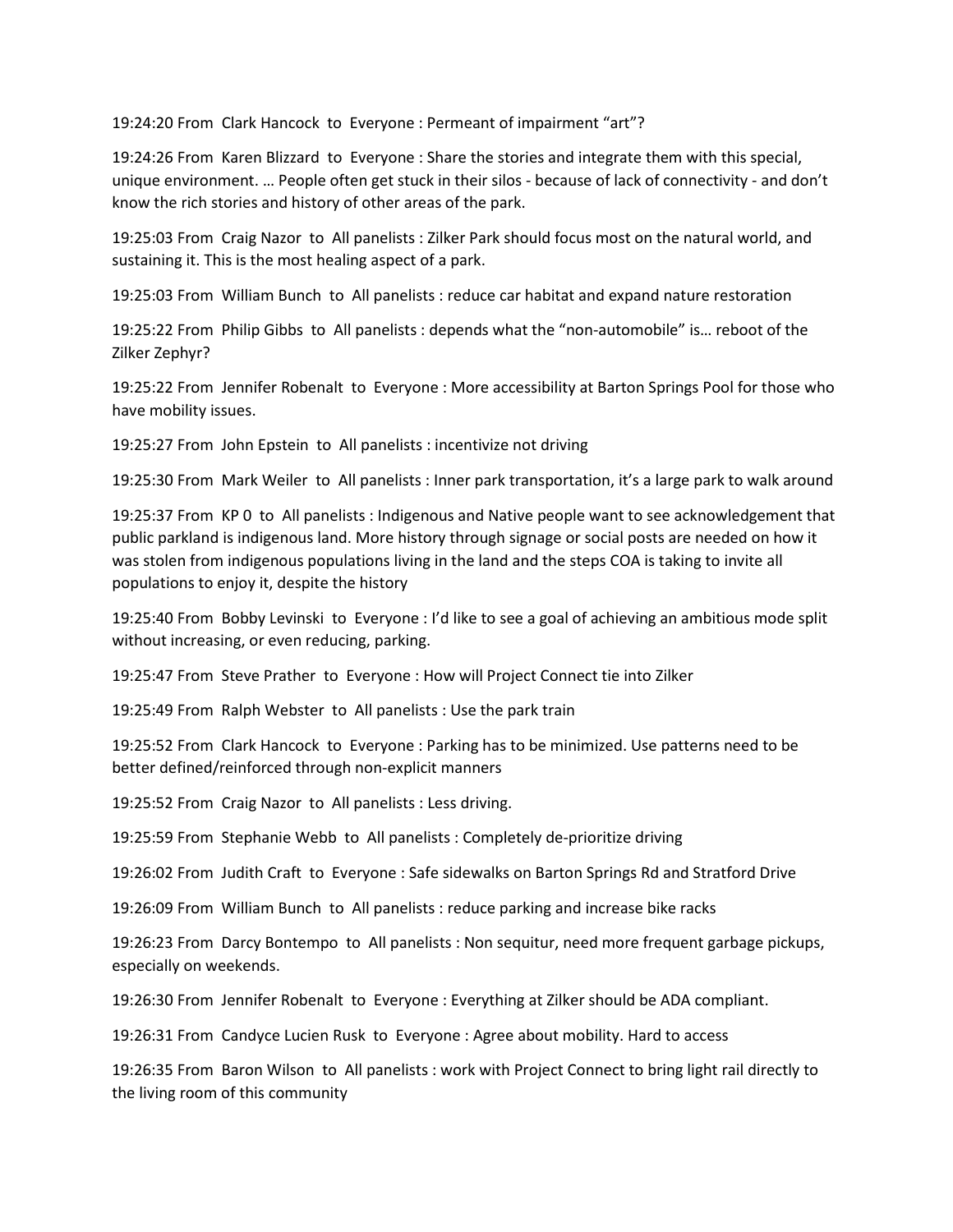19:27:02 From Roy Waley to All panelists : and over all of this is the uncertainty of beer sales at the café that will have a huge impact

19:27:11 From Jennifer Robenalt to Everyone : Revenue from Zilker should go directly to PARD, not the general fund.

19:27:15 From Susan Cook to Everyone : No privatization!

19:27:18 From Karen Kreps to Everyone : AGAINST Public/Private partnerships!!!

19:27:20 From Ingrid Weigand to Everyone : There needs to be an entire discussion on revenue that does not rely on commercial event or public/private partnerships

19:27:32 From Karen Kreps to Everyone : Parks should not be 'for sale.'

19:27:33 From Arturo Vargas to All panelists : k

19:27:41 From Darcy Bontempo to All panelists : Create more native plant areas for birds abs butterflies. Consider a Monarch Butterfly Garden that could meet several goals- education, nature, quality of life,

19:27:55 From Stephanie Webb to All panelists : Being outside shouldn't be a privilege.

19:27:56 From Susan Cook to Everyone : The People own the parks.

19:27:57 From Mark Weiler to All panelists : No to private, more volunteer opportunities

19:28:06 From Philip Gibbs to All panelists : balance revenue needs? what does that mean?

19:28:07 From Bobby Levinski to Everyone : No public/private partnerships. It's adding the increased privatization of our parks system. And botanical gardens should not become a wedding venue.

19:28:08 From Candyce Lucien Rusk to Everyone : Parks for the people

19:28:10 From Clark Hancock to Everyone : Change mindset: change revenue to funding. This is not a profit based operation but and cultural and environmental investment

19:28:11 From William Bunch to All panelists : need to fund pard and not look to commercialize or privatize the park

19:28:18 From Ralph Webster to All panelists : More public private partners

19:28:21 From Linda Guy to All panelists : Limit private participation

19:28:26 From Jennifer Robenalt to Everyone : Parks shold make just enough money to sustain and maintain themselves. These are city services. Use the word funding.

19:28:32 From Susan Cook to Everyone : I agree with you Clark!

19:28:33 From Clifford Hoelscher to Everyone : I find that the left turning lane onto William Barton drive from Barton Springs Road going westbound fills up frequently and bottlenecks that section of barton springs right next to the park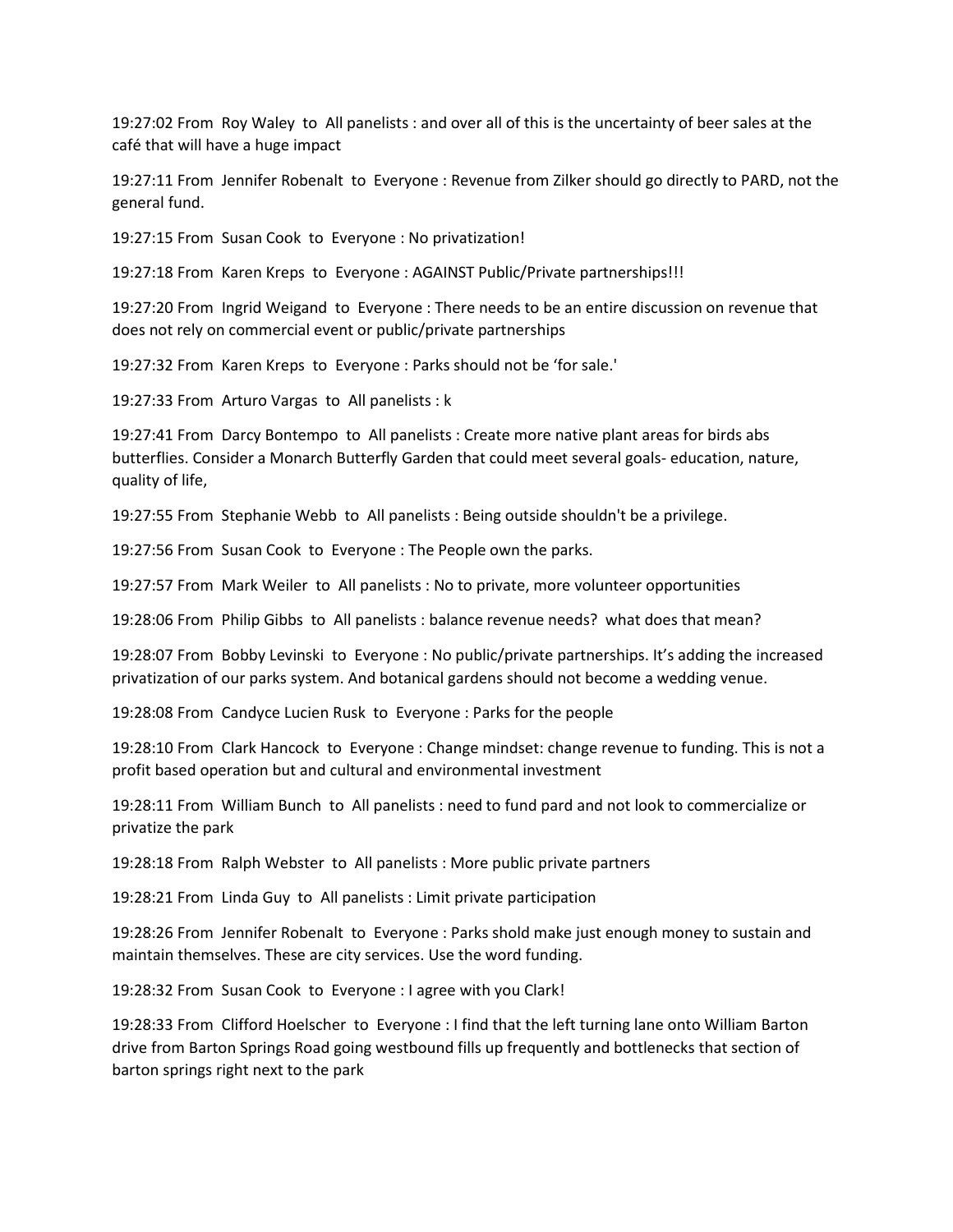19:28:39 From Karen Brimble to All panelists : Public/private partnerships work to raise funds where the city cannot.

19:29:10 From Susan Cook to Everyone : Use government funding, not private money.

19:29:19 From Baron Wilson to All panelists : Incorporate Zilker Park into the Project Connect goals.

19:30:01 From Jonathan Ogren to Everyone : @ Darcy Bontempo-- Yes wildlife, birds, and butterflies. It is on the flyway for the most birded sights in the Austin area, all we need to do is improve the habitat and observe more.

19:30:03 From Ralph Webster to All panelists : Take advantage of public private partners

19:30:33 From Karen Brimble to All panelists : Most of the respondents to this survey live in Zilker Neighborhood. They are not representative of all park users.

19:30:43 From Arturo Vargas to Everyone : Keep the events, make them more efficient for set up/tear down and make the revenue from them go back to the PARD, not the general city fund. Any major city has events at their parks (e.g. Central Park in NYC).

19:30:59 From KP 0 to All panelists : I wasn't able to finish typing :/ can y'all go a bit slower with the survey?

19:31:12 From Karen Blizzard to Everyone : Erosion control is needed along the banks of Barton Creek below the dam, but please do not diminish public access!

19:31:19 From Karen Brimble to All panelists : Overall proces is heading in the right direction

19:31:32 From Clark Hancock to Everyone : Too early to tell.

19:31:34 From Mark Weiler to All panelists : Like the interactivity of this, thanks

19:31:38 From Susan Cook to Everyone : Humans need to fit into the ecology, not dominate it.

19:31:41 From John Epstein to All panelists : Please listen to diverse voices, not just the people who live closest to the park. It belongs to all.

19:31:48 From Ingrid Weigand to Everyone : The ideas sound good; I am worried about execution

19:31:52 From Clifford Hoelscher to Everyone : Susan is correct

19:31:55 From Roy Waley to All panelists : The City Council needs to get some guts and actually prioritize funding Parks

19:32:01 From John Epstein to All panelists : There are literally ppl here wanting to ban floats.

19:32:11 From Candyce Lucien Rusk to Everyone : thanks much to PARD staff and board!

19:32:12 From Amber Lewis to All panelists : Hoping the City of Rollingwood will get a meaningful seat at the table to provide input.

19:32:13 From Sarah Faust to Everyone : This format great for getting input from people that are highly capable with technology but likely leaves out many others.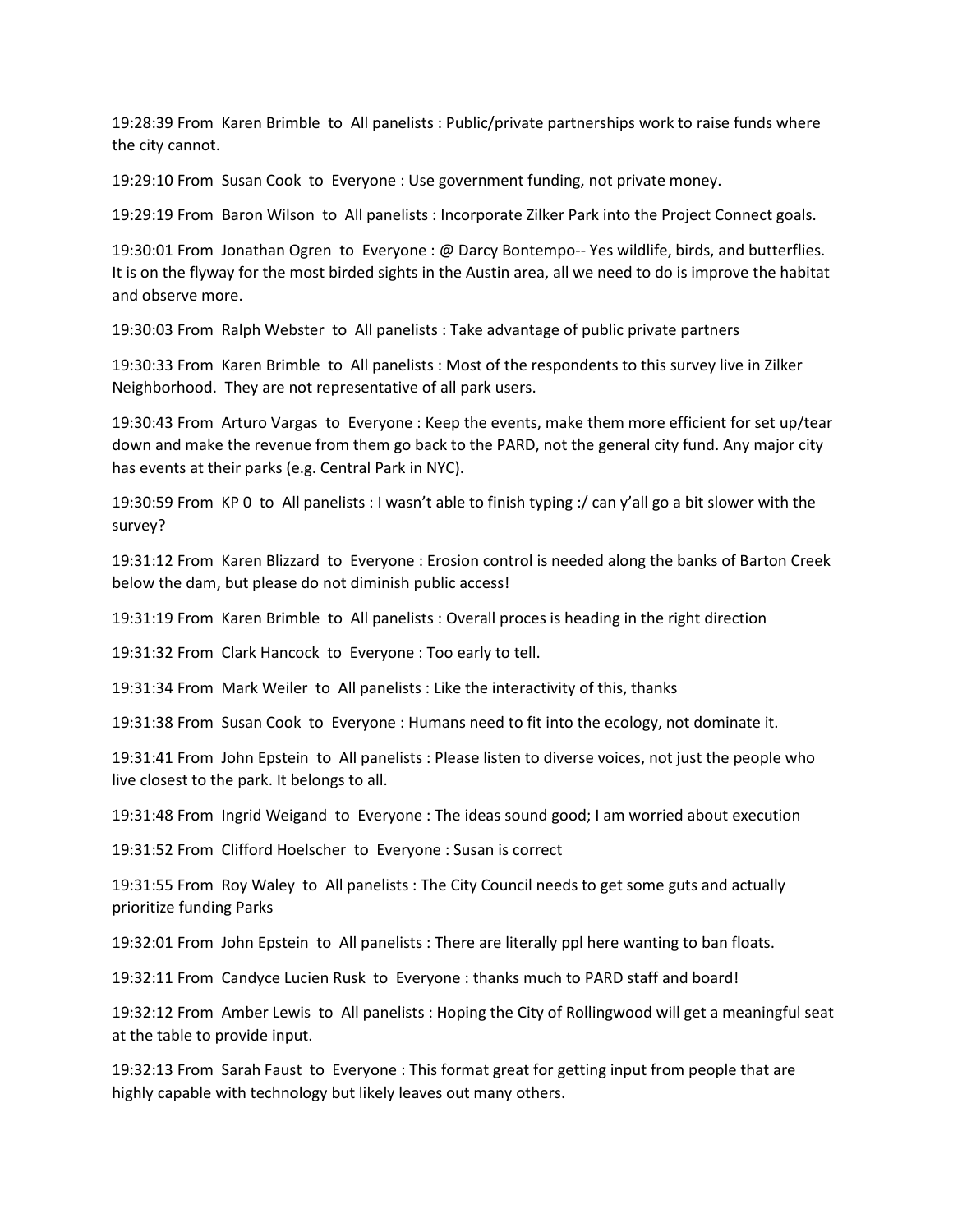19:32:20 From Karen Brimble to Everyone : Diverse voices for a metropolitan park are essential

19:32:21 From William Bunch to All panelists : community engagement feels perfunctory

19:32:29 From Garret Nick to Everyone : rework the main road entrance to the pool to run in reverse so that traffic doesn't back up onto barton springs so much

19:32:34 From Mark Weiler to All panelists : Improve access to both sides of barking springs to make it more accessible and nicer, includes outlawing the boom boxes

19:33:30 From Clifford Hoelscher to Everyone : ^

19:33:45 From Jeremy Conway to Everyone : I respect the efforts of making Zilker ready for the future, but not at the expense of our public park being privatized to the point the general public can't freely visit.

19:33:56 From Barbara Knighton to Everyone : Thank you everyone. Great presentation!

19:33:56 From Ingrid Weigand to Everyone : What's the difference between the Char and Q&A? Hard to follow both

19:34:13 From Karen Brimble to Everyone : Great idea to rework the BSP line to avoid backups

19:34:26 From Craig Nazor to All panelists : Thanks for the presentation!

19:34:28 From PARD Kasey Corpus, Community Engagement to Everyone : Here is the link to the project website: • www.austintexas.gov/ZilkerVision

19:34:40 From Jonathan Ogren to Karen Blizzard and all panelists : Yes, erosion issue below the pool are some of the worst in the park. Those along Eanes creek near Stratford are as bad. The area below Barton Springs pool needs formal use areas that allow for other areas to remain informal and provide for potential ecological restoration.

19:35:05 From PARD Kasey Corpus, Community Engagement to Everyone : You can keep up-to-date with this project by signing up for the newsletter: • http://bit.ly/ZPVPNewsletter

19:35:35 From Patti Hixon to All panelists : YMCAs are most popular on Mondays

19:35:50 From Karen Kocher to All panelists : Agree—Great idea to rework the BSP line to avoid backups

19:36:19 From PARD Kasey Corpus, Community Engagement to Everyone : If you would like to ask a question, feel free to "raise your hand" using the hand function.

19:36:30 From Yolanda Shaw to Everyone : Yes, it's challenging to go back and forth.

19:36:44 From Ralph Webster to All panelists : Why is there no mention of the over \$41 million donated to Austin parks from ACL

19:37:31 From Amanda Ross to All panelists : Are there any pop-ups in Zilker or Zilker facilities?

19:37:36 From Virginia Palmer, Ph.D. to All panelists : yes, challenging going back and forth - could not fill out most of the "votes"…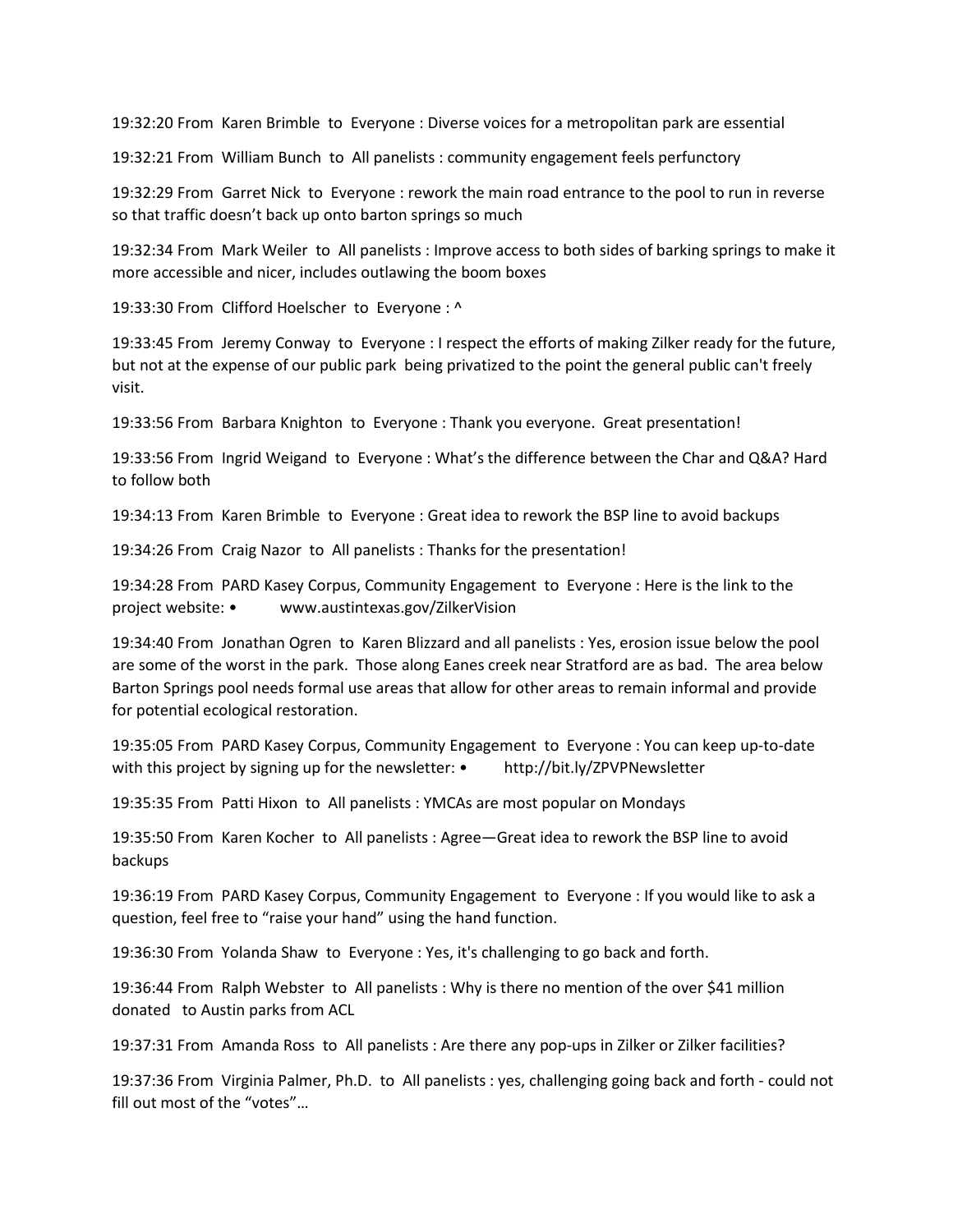19:37:38 From Susan Cook to Everyone : Thank you, Roy

19:37:42 From John Epstein to All panelists : people drinking a beer at the café are not even close to an issue

19:37:50 From John Epstein to All panelists : have you been to Barkin Springs

19:38:03 From Darcy Bontempo to All panelists : Excellent Shawn!!!

19:38:08 From Virginia Palmer, Ph.D. to All panelists : Absolutely Roy!!!

19:38:16 From Matthew Kreutz to Everyone : Amen

19:38:19 From Philip Gibbs to All panelists : Amen

19:38:28 From Matthew Kreutz to Everyone : 100%

19:38:29 From Philip Gibbs to All panelists : Hi Matt!

19:38:33 From PARD Megan Eckard to Ingrid Weigand and all panelists : Hi, Ingrid. It's certainly hard to keep up with both. The Q&A is focused on questions the team may address. The purpose of the chat is for comments or answers from the live polling.

19:38:34 From Darcy Bontempo to All panelists : Everything Shawn has said is so accurate.

19:38:40 From PARD Kasey Corpus, Community Engagement to Everyone : @Virgina, there will be a pop-up at Zilker. You will be able to view the pop-up schedule on the project webpage soon. • www.austintexas.gov/ZilkerVision

19:38:42 From Susan Cook to Everyone : What are the proposed beer/wine vendors???/

19:38:43 From Judith Craft to Everyone : Thank you to the Design Workshop and PARD people for setting this much needed public input into motion. We have a long way to go to address all the issues you have brought into the discussion

19:39:03 From Darcy Bontempo to All panelists : No alcohol at Barton Springs!

19:39:09 From Steve Prather to Everyone : Great meeting, very informative. No need to talk about beer.

19:39:09 From Karen miller to Everyone : In Germany one can buy beer or wine at the Schwimbad, but I don't think we need it.

19:39:21 From Cheryl Speaker to Everyone : Glad to know there will be a pop up at Zilker

19:39:39 From Karen miller to Everyone : Great meeting, thanks for all the work...

19:40:06 From Susan Cook to Everyone : What company stands to profit from beer/wine???

19:40:25 From Virginia Palmer, Ph.D. to All panelists : Yes, and the board voted it down - so why are you sending it to Planning Commission !!!!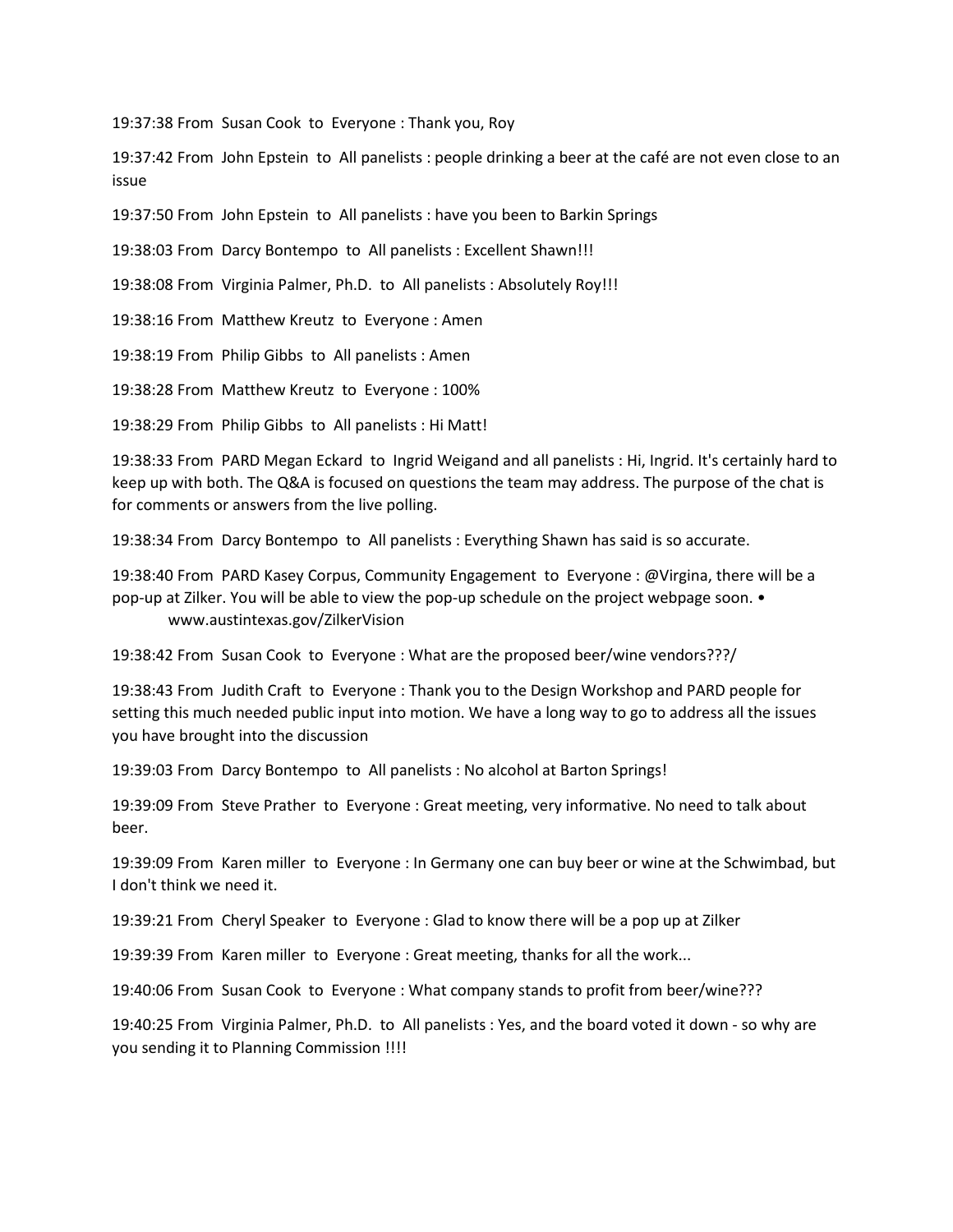19:40:52 From Karen Blizzard to Everyone : Thanks to PARD and Design Workshop for gathering and presenting the community input thus far, and for the systematic process of continuing to get input from all areas of the city.

19:41:05 From Roy Waley to All panelists : The vendor of the café thru a contract with PARD. Vendor says turning a profit isn't possible without beer.

19:41:10 From Karen Brimble to Everyone : This meeting was informative. Thanks to Design Workshop for hosting it

19:41:48 From Virginia Palmer, Ph.D. to All panelists : Agree!!

19:41:51 From Roy Waley to All panelists : yes ma'am !!!

19:41:53 From Richard DePalma to All panelists : Thank you to PARD staff for your work tonight. You are appreciated!

19:41:58 From Ralph Webster to Everyone : ACL funds go to the parks...not the general fund

19:42:14 From Susan Cook to Everyone : Design Workshop has a long history of turning natural areas into froo-froo tourist traps.

19:42:39 From John Epstein to All panelists : They probably encourage spray sunscreen!

19:42:45 From Karen Brimble to Everyone : Council sets the budget and allocates how much parks receive.

19:43:00 From Roy Waley to All panelists : Ralph I thought a huge portion went to Austin Parks Foundation

19:43:07 From Darcy Bontempo to All panelists : Focus on ways to fund the parks other than

big events.

19:43:16 From Jeremy Conway to Everyone : yes!

19:44:06 From Roy Waley to All panelists : Budget is coming up. Speak up to your CM and the Mayor and City Manager

19:44:45 From Roy Waley to All panelists : Squeaky wheel time ya'll

19:45:42 From Susan Cook to Everyone : Is this what you want Zilker to look like?

19:45:44 From Susan Cook to Everyone : https://www.designworkshop.com/parks-open-space.html

19:46:22 From Jeremy Conway to Everyone : I agree with Clark

19:46:40 From Roy Waley to All panelists : Right on Clark!

19:46:45 From Virginia Palmer, Ph.D. to All panelists : I agree with Clark!!!

19:47:04 From Darcy Bontempo to All panelists : Me too

19:47:21 From Karen Brimble to Everyone : The cafe should be affordable and offer healthy choices.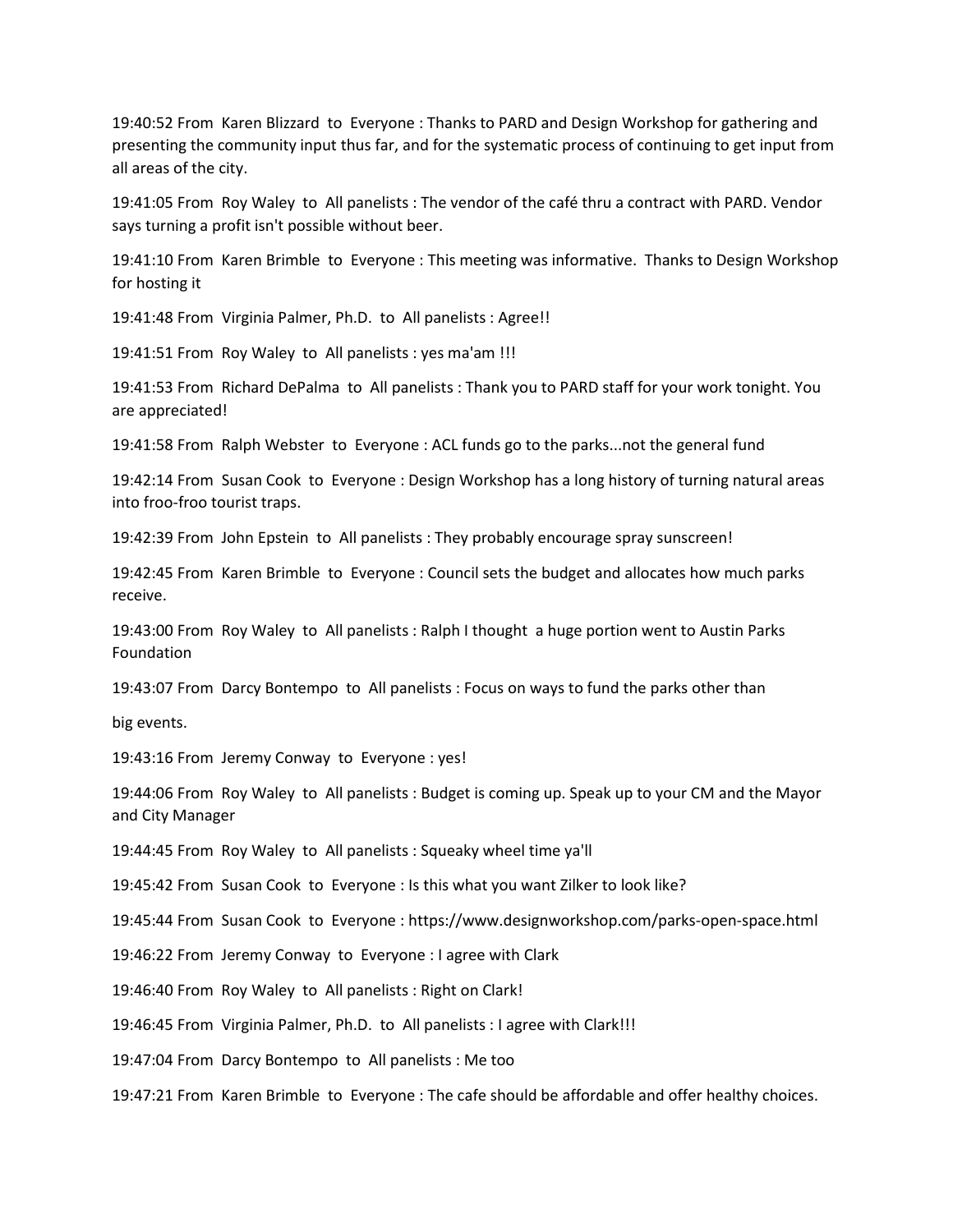19:47:30 From Herb Ganz to All panelists : Agree with "No alcohol sales in park" - with the exception of private events. The Park is a place for people, families, and especially children to witness nature, human behavior. A park is where you go to clear and restore the mind.

19:47:32 From Ralph Webster to Everyone : The value is in quality

19:47:41 From John Epstein to Everyone : Kids don't want salad

19:49:20 From Roy Waley to All panelists : The approved dining and beer section in the plans won't accommodate the idea of a "destination" café/bar. It' tiny. What controls will be in place to keep beer drinkers wandering all over the park?

19:49:58 From Garret Nick to Everyone : if there was nothing else at zilker park but barton springs pool and open space… it would still be the absolute greatest spot in travis county. adding all the fluff is fun to talk about but ultimately not necessary. those things can be replicated anywhere but you can't replicate the pool. focus on that and externalize the other "needs" so as not to degrade the pool /nature experience.

19:50:14 From Ralph Webster to Everyone : Everything in Zilker should be destination worthy...be proud of the amenities at Zilker

19:50:27 From Roy Waley to All panelists : Nothing against beer. When I was still drinking few people loved beer more than me. But Zilker is not appropriate venue.

19:50:52 From Virginia Palmer, Ph.D. to All panelists : I agree with Garret!!! Keep it natural - it's the only special place left in Austin!

19:51:36 From Garret Nick to Everyone : i guess giving giant corporations giant tax breaks to come here is starting to backfire as all those employees expect to use the amenities we foot the bill for

19:51:47 From TCC\_IP\_Law to All panelists : We would all love parks to be publicly funded, but they have been underfunded for years. We would all love for it to be different, but the reality is the current state of our funding reflects the will of the voters and their appetite for higher taxes. And that reality is now further constrained by the state leg limits on tax rates. Like it or not, supplemental funding is required or our beloved park will be destroyed from neglect and insufficient support.

19:51:59 From Virginia Palmer, Ph.D. to All panelists : I agree with Garret - again!

19:52:24 From TCC\_IP\_Law to Everyone : We would all love parks to be publicly funded, but they have been underfunded for years. We would all love for it to be different, but the reality is the current state of our funding reflects the will of the voters and their appetite for higher taxes. And that reality is now further constrained by the state leg limits on tax rates. Like it or not, supplemental funding is required or our beloved park will be destroyed from neglect and insufficient support.

19:52:27 From Darcy Bontempo to All panelists : Price of movie is \$12 adults \$9 children. We give away our pool for \$2-\$3. It does not seem necessary to underprice attract diversity. It makes people undervalue nature. Again want to see the many RICH tourists to pay as much for the springs as they pay for a craft cocktail!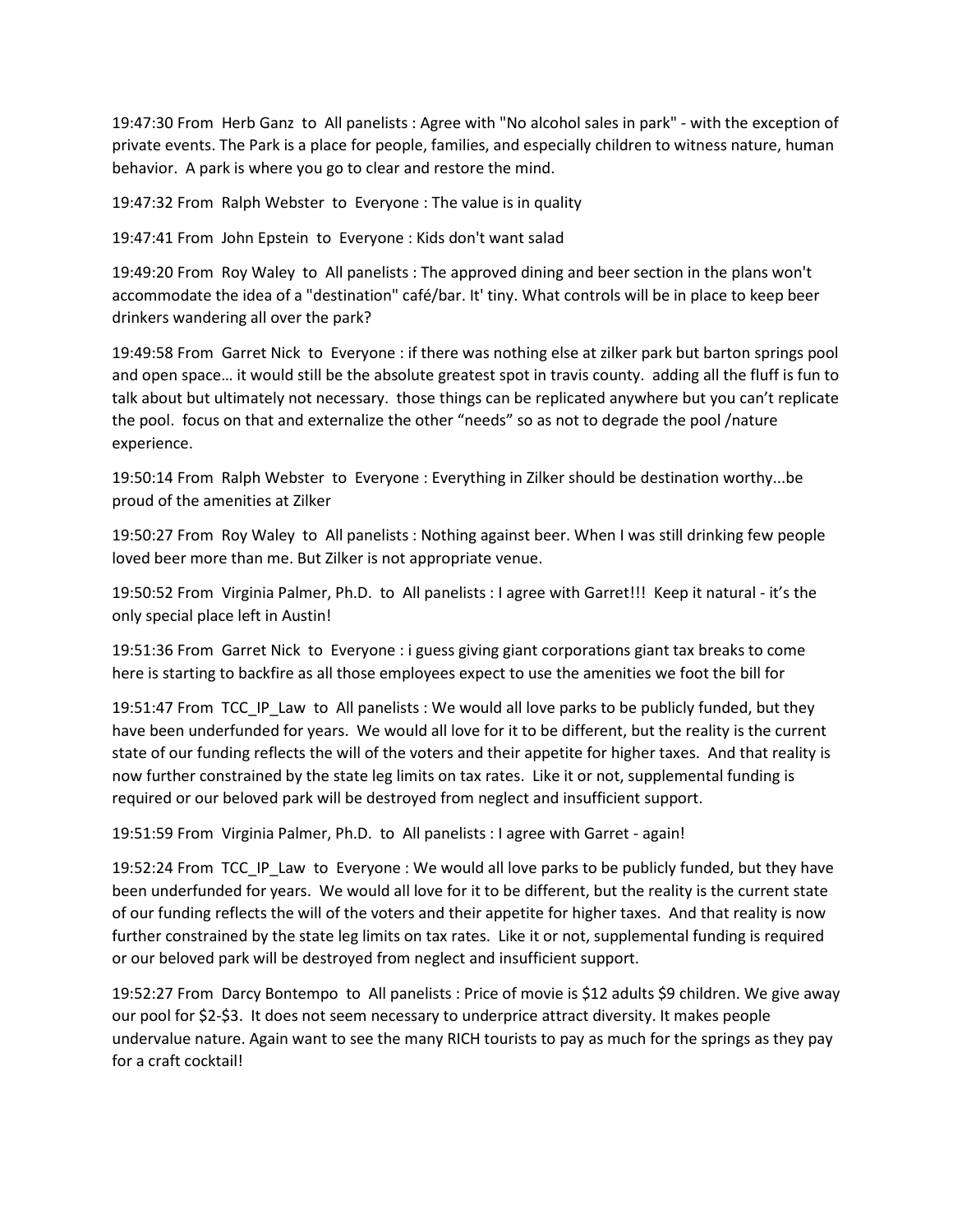19:52:44 From Roy Waley to All panelists : I don't think PARD has been completely transparent about the limits of legal beer sales

19:53:42 From Clark Hancock to Everyone : Park police were absorbed by APD. PARD Rangers were established as an interpretive unit.

19:53:47 From Richard DePalma to All panelists : April 27, 2021 Parks and Recreation Board Budget Recommendation for FY2022 - http://www.austintexas.gov/edims/document.cfm?id=358892

19:54:03 From Darcy Bontempo to All panelists : Have to go. Thank you for the opportunity

19:54:29 From Roy Waley to All panelists : We need a separate Parks Police force to service all of our parks

19:54:54 From Amber Lewis to All panelists : The City of Rollingwood provides police patrol to the Zilker preserve.

19:55:04 From Richard DePalma to All panelists : 2021 Budget Engagement https://www.speakupaustin.org/budget-2021

19:56:07 From Herb Ganz to All panelists : How is park funding legislated by city?

19:56:16 From John Epstein to Everyone : I my have missed this, but how much does PARD estimate that alcohol sales would bring to the park? (I am agnostic on alcohol, I don't think it will create any issues, and kids are perfectly capable of watching an adult drink a beer, but I understand that folks are passionate about it)

19:58:11 From Clark Hancock to Everyone : Yes, supplemental funding is needed but framing it as revenue is problematic. Other ways are creating an endowment or the like as opposed to making Zilker a marketplace

19:58:47 From KP 0 to All panelists : Well many residents who are not traditionally involved in these conversations about park planning will feel opposed to increased

police presence so if there are "conversations" to be had with APD, other related groups like Communities of Color united, AJC, or Reimagining Public Safety should be included. My opinion is that police should not be near parks at all. Parks are a save haven for many people and regular patrol would not increase the perception or true feeling of safety for thousands of people. We have 911 as a resource if needed.

19:59:48 From Roy Waley to All panelists : John imagine you are a teenage lifeguard and it's your first job. Would you feel comfortable having to decide the sobriety of a swimmer. Or have to realize you let someone in that dove into the shallow end. This isn't intended as fear mongering but realistic concerns

20:00:58 From Roy Waley to All panelists : One figure I read was \$9000 annually. Can't swear to it but did read it. Not worth potential risk imo

20:02:11 From Herb Ganz to All panelists : How many people visited Zilker per year over the past 5 years?